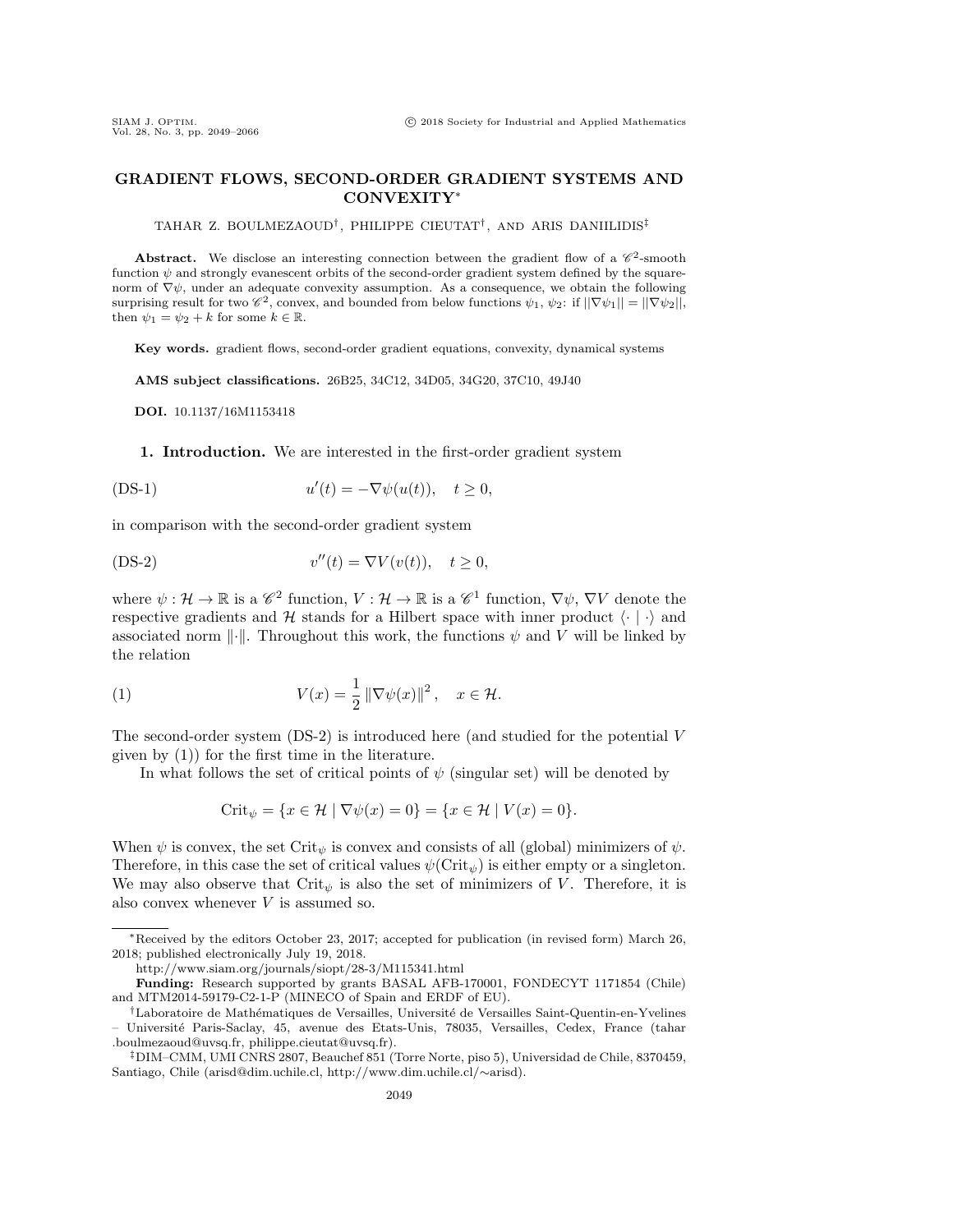By a global solution of [\(DS-1\)](#page-0-2) (respectively, [\(DS-2\)](#page-0-0)) we mean a function  $u \in$  $\mathscr{C}^1([0,+\infty),H)$  (respectively,  $v \in \mathscr{C}^2([0,+\infty),H)$ ) satisfying [\(DS-1\)](#page-0-2) (respectively, [\(DS-2\)](#page-0-0)) for all  $t \geq 0$ . In both cases, we impose the initial condition

<span id="page-1-2"></span>
$$
(I_0) \t u(0) = u_0 \t (respectively, v(0) = u_0)
$$

for some given  $u_0 \in \mathcal{H}$ . This is a very common way to obtain unique solutions for [\(DS-1\)](#page-0-2), whereas for [\(DS-2\)](#page-0-0) an additional condition on the initial velocity  $v'(0)$  is normally required. We deliberately refrain from doing so, and instead require the solutions of [\(DS-2\)](#page-0-0) to be global on  $[0, +\infty)$  and to comply with one of the following asymptotic conditions, introduced in the following definition.

DEFINITION 1.1 (weakly and strongly evanescent solutions). A global solution  $v$ of [\(DS-2\)](#page-0-0) is called

– weakly evanescent (in short, w-evanescent) if it satisfies

<span id="page-1-0"></span>
$$
\text{(w-EV)} \qquad \qquad \liminf_{t \to +\infty} ||v'(t)|| = \liminf_{t \to +\infty} V(v(t)) = 0,
$$

– strongly evanescent if it satisfies

$$
||v'(\cdot)|| \in L^2(0, +\infty) \quad and \quad V(v(\cdot)) \in L^1(0, +\infty),
$$

or equivalently

<span id="page-1-1"></span>(EV) 
$$
\int_0^{+\infty} \left( \left\| v'(t) \right\|^2 + V(v(t)) \right) dt < +\infty.
$$

Remark 1.2. (i) Conditions [\(w-EV\)](#page-1-0) and [\(EV\)](#page-1-1) as well as the associated terminology appear to be new in the literature. Both conditions correspond to a kind of boundary condition of the orbit  $v(t)$  at infinity. (ii) Any strongly evanescent solution of [\(DS-2\)](#page-0-0) is also w-evanescent.

It is straightforward to see that any global solution of [\(DS-1\)](#page-0-2) is also a solution of [\(DS-2\)](#page-0-0). However, this solution might fail to satisfy [\(EV\)](#page-1-1). To see this, let  $n = 1$ and  $\psi(x) = -x^2$ , for  $x \in \mathbb{R}$ , and notice that  $v(t) = e^{2t}x_0$  is a solution of [\(DS-1\)](#page-0-2) (and consequently of [\(DS-2\)](#page-0-0)), but [\(EV\)](#page-1-1) fails, since  $v \notin L^2(0, +\infty)$ . Conversely, a solution of [\(DS-2\)](#page-0-0) satisfying [\(EV\)](#page-1-1) and  $(I_0)$  $(I_0)$  might not be a solution of [\(DS-1\)](#page-0-2) since the system [\(DS-2\)](#page-0-0)–[\(EV\)](#page-1-1) does not distinguish between  $\psi$  and  $-\psi$ .

Let us further consider the following two conditions:

(C) 
$$
\inf_{z \in \mathcal{H}} \|\nabla \psi(z)\| = 0
$$
 and (C<sup>\*</sup>)  $\psi$  is bounded below.

By Ekeland's variational principle [\[20,](#page-16-0) Corollary 2.3] we deduce that  $(C^*) \implies (C)$ . This latter condition  $(C)$  is necessary for the existence of w-evanescent solutions of [\(DS-2\)](#page-0-0).

A constant function  $v = \hat{x}$  is a w-evanescent solution of [\(DS-2\)](#page-0-0) if and only if  $\hat{x} \in \text{Crit}_{\psi}$ , while  $\text{Crit}_{\psi} \neq \emptyset$  clearly implies (C). If in addition  $\psi$  is convex, then  $(C^*)$ is also fulfilled. The example of the convex  $\mathscr C^2$  function

<span id="page-1-3"></span>(2) 
$$
\psi(x) = \begin{cases} -\ln(1-x) & \text{if } x \le 0, \\ \frac{1}{2}x^2 + x & \text{if } x \ge 0 \end{cases}
$$

shows that  $(C)$  and  $(C^*)$  are not equivalent, despite the fact that  $\psi$  is convex (in this case, only  $(C)$  holds).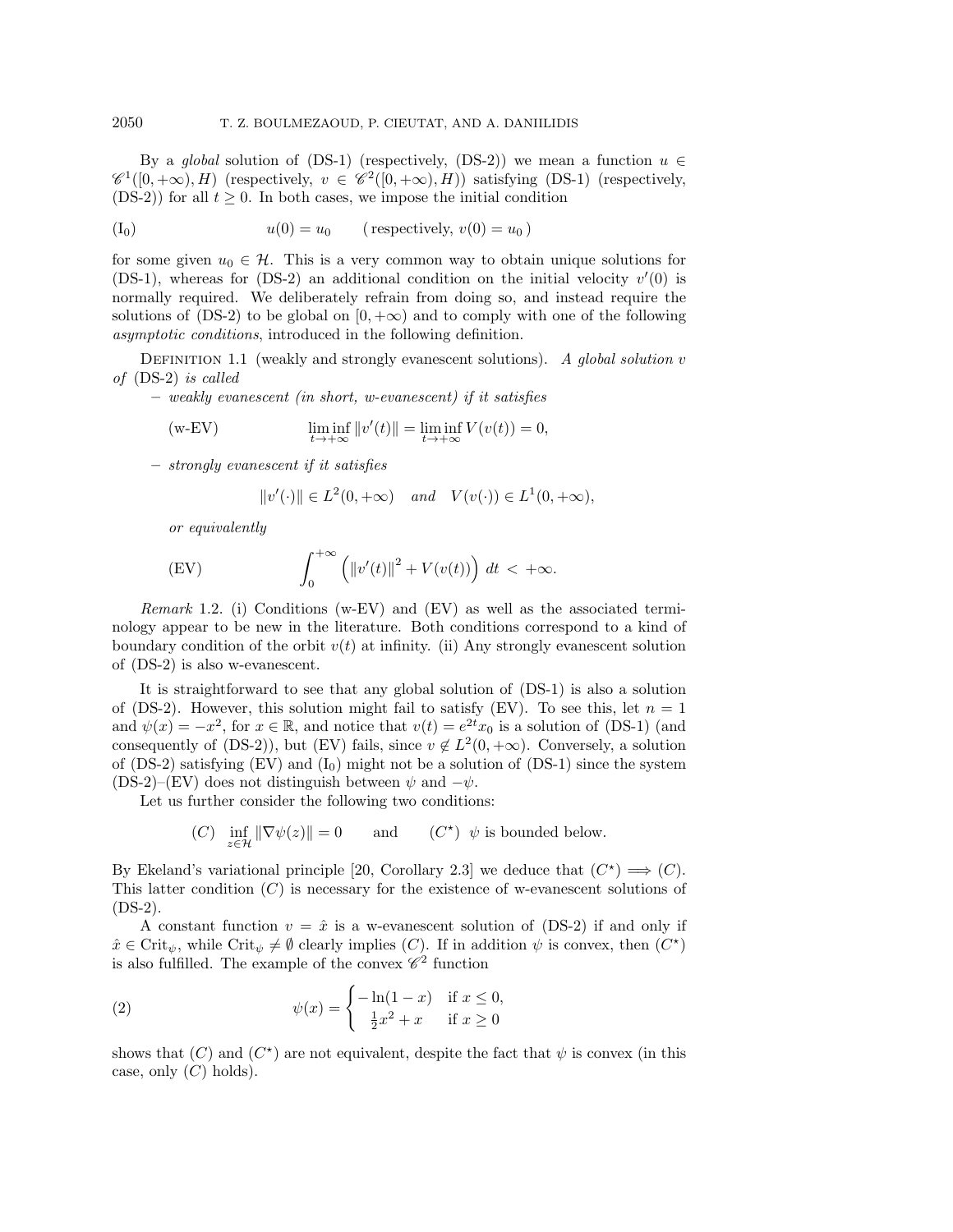Description of the results. First-order and second-order gradient systems have often been explored independently in the literature (see, e.g., [\[12,](#page-16-1) [14,](#page-16-2) [23,](#page-16-3) [25,](#page-16-4) [22,](#page-16-5) [15,](#page-16-6) [18,](#page-16-7) [24,](#page-16-8) [3\]](#page-16-9) and references therein). A first innovative aspect of this work is to introduce the particular second-order ordinary differential equation [\(DS-2\)](#page-0-0), for a potential  $V(\cdot)$ given by [\(1\)](#page-0-1), and shed light on its connection with the first-order gradient system [\(DS-1\)](#page-0-2) when either f or V is convex. Exploring this link reveals some unexpected properties of convex functions described below. Another by-product, as we shall see, concerns uniqueness of smooth solutions to a certain eikonal equation.

More precisely, in this work we show that if either  $\psi$  or V is *convex*, then any solution of [\(DS-2\)](#page-0-0) satisfying  $(I_0)$  $(I_0)$ –[\(EV\)](#page-1-1) is also a solution of [\(DS-1\)](#page-0-2)– $(I_0)$ , and vice versa. In particular, the second-order system [\(DS-2\)](#page-0-0) coupled with  $(I_0)$  $(I_0)$ –[\(EV\)](#page-1-1) is well posed and can be integrated to obtain the first-order system [\(DS-1\)](#page-0-2). An important consequence of this result is an intimate link between convexity properties of  $\psi$  and of  $\|\nabla \psi\|^2$  (Corollary 3.[17\)](#page-12-0):

 $(\|\nabla \psi\|^2 \text{ convex and } \psi \text{ bounded below}) \Longrightarrow \psi \text{ convex.}$ 

This leads to the surprising corollary

<span id="page-2-0"></span> $\|\nabla \psi_1\| = \|\nabla \psi_2\| \Longrightarrow \psi_1 = \psi_2 + \text{constant},$ 

provided that one of the following assumptions is fulfilled:

(a)  $\psi_1$  and  $\psi_2$  are convex and inf  $\|\nabla \psi_1\| = 0$  (Theorem 3.[8\)](#page-9-0),

(b)  $\|\nabla \psi_1\|^2$  is convex and  $\psi_1$  and  $\psi_2$  are bounded below (Corollary 3.[20\)](#page-13-0).

Another consequence is a uniqueness property for smooth solutions of the usual eikonal equation

$$
||\nabla \psi||^2 = f
$$

in the whole space. It is well known that uniqueness plays a prominent role in understanding the structure of the set of solutions of [\(3\)](#page-2-0) (see, e.g., [\[27,](#page-17-0) [30,](#page-17-1) [16,](#page-16-10) [17,](#page-16-11) [29,](#page-17-2) [8,](#page-16-12) [32,](#page-17-3) [9,](#page-16-13) [21,](#page-16-14) [26,](#page-16-15) [10\]](#page-16-16) and references therein). Here we obtain uniqueness of bounded below  $\mathscr{C}^2$  solutions when f is nonnegative and convex. When f is only nonnegative, we prove that [\(3\)](#page-2-0) has at most one bounded from below  $\mathscr{C}^2$  convex solution. If f is only nonnegative, we prove that any convex and bounded below solution is unique.

Finally, disclosing the link between [\(DS-1\)](#page-0-2) and [\(DS-2\)](#page-0-0) leads to a simple variational principle for the first-order gradient system [\(DS-1\)](#page-0-2) when  $\|\nabla \psi\|^2$  is convex and  $\psi$  is bounded below (Proposition 3.[22\)](#page-13-1).

Structure of the manuscript. The rest of the paper is organized as follows. In section [2](#page-3-0) we recall basic properties of the first-order system [\(DS-1\)](#page-0-2) for  $\psi \in \mathscr{C}^2(\mathcal{H})$ and for the second-order system [\(DS-2\)](#page-0-0) for  $V(x) = \frac{1}{2} ||\nabla \psi(x)||^2$  that will be used in what follows. No originality is claimed in subsection 2.[1](#page-3-1) or in the beginning of subsection 3.[1,](#page-7-0) where most of the stated properties of the first-order system [\(DS-1\)](#page-0-2) are essentially known. These properties are recalled for completeness, and short proofs are eventually provided to keep the manuscript self-contained. Subsection 2.[2](#page-4-0) contains properties of the system [\(DS-2\)](#page-0-0) with emphasis on Lyapunov functions and on asymptotic behavior of the orbits, while subsection [2](#page-6-0).3 is dedicated to comparing the solutions of these two systems.

The main results are given in section [3](#page-7-1) and organized as follows: subsection [3](#page-7-0).1 collects all results obtained under the driving assumption that  $\psi$  is convex, while subsection 3.[2](#page-11-0) does the same under the assumption that  $V$  is convex. We quote in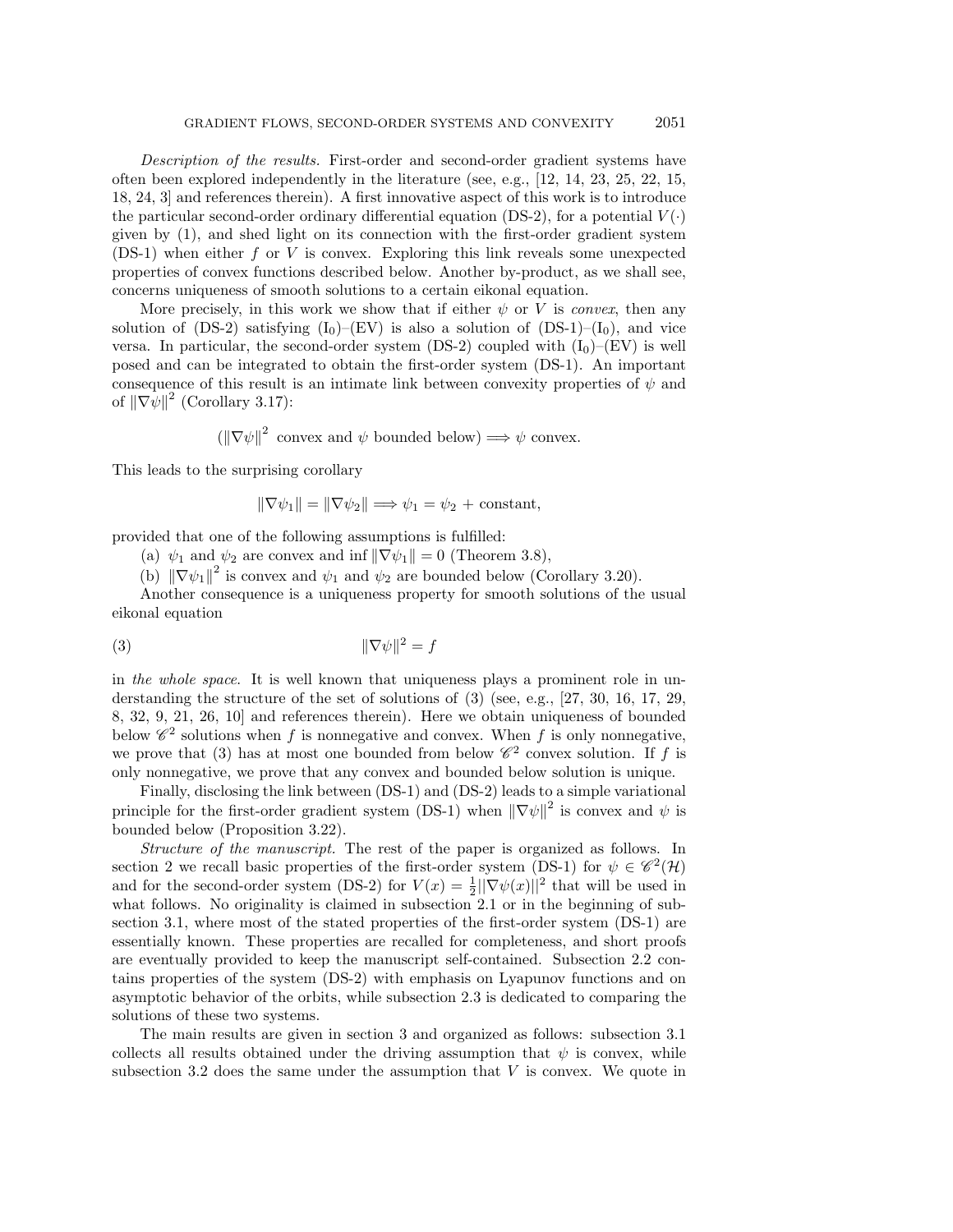particular Theorem 3.[8](#page-9-0) (determination of a convex function by the modulus of its gradient) and its variant Corollary 3.[20,](#page-13-0) which are important consequences of The-orem [3](#page-9-1).6 (equivalence of solutions of [\(DS-1\)](#page-0-2) and [\(DS-2\)](#page-0-0) if  $\psi$  is convex) and Proposition 3.[16,](#page-12-1) respectively. Finally, in subsection 3.[3](#page-13-2) we associate with the first-order system [\(DS-1\)](#page-0-2) an alternative variational principle, which is in the spirit of the results of this work.

We assume familiarity with basic properties and characterizations of convex functions. These prerequisites can be found in the classical books [\[35\]](#page-17-4) or [\[36\]](#page-17-5).

## <span id="page-3-0"></span>2. Basic properties of first- and second-order gradient systems.

<span id="page-3-1"></span>2.1. First-order gradient systems: Basic properties. In this subsection we recall for completeness basic properties of solutions of the first-order gradient system [\(DS-1\)](#page-0-2), which will be used in what follows. In this subsection the functions  $\psi \in \mathscr{C}^2(\mathcal{H})$ and  $V(\cdot)$  given in [\(1\)](#page-0-1) are not yet assumed to be convex.

<span id="page-3-2"></span>LEMMA 2.1 (Lyapunov for  $(DS-1)$ ). Let  $u(\cdot)$  be a maximal solution of  $(DS-1)$ defined on  $[0, T_{\text{max}})$ , where  $T_{\text{max}} \in (0, +\infty]$ . Then,

(i)  $\rho(t) := \psi(u(t))$  is nonincreasing on  $[0, T)$  and, for every  $T < T_{\text{max}}$ ,

(4) 
$$
\int_0^T \|u'(t)\|^2 dt = \rho(0) - \rho(T);
$$

(ii)  $||u'(\cdot)|| \in L^2(0, T_{\text{max}})$  if and only if

<span id="page-3-6"></span>(5) 
$$
\inf_{0 \leq t < T_{\max}} \psi(u(t)) > -\infty.
$$

*Proof.* Since  $\rho'(t) = \langle \nabla \psi(u(t)) | u'(t) \rangle = - ||u'(t)||^2 = - ||\nabla \psi(u(t))||^2 \leq 0$ , we deduce (i). The second assertion follows by taking the limit as  $T \to T_{\text{max}}$ . П

<span id="page-3-5"></span>Remark 2.2 (strict Lyapunov). Assuming  $\psi \in \mathscr{C}^2(\mathcal{H})$  yields that both [\(DS-1\)](#page-0-2) and the equation  $w'(t) = \nabla \psi(w(t))$  admit unique solutions under a given initial condition. A standard argument now shows that if the initial condition is not a singular point (that is,  $\nabla \psi(u(0)) \neq 0$ ), then  $\nabla \psi(u(t)) \neq 0$  for every  $t > 0$  and  $\rho$  is strictly decreasing.

<span id="page-3-7"></span>LEMMA 2.3 (maximal nonglobal solutions). If  $u(\cdot)$  is a maximal solution of [\(DS-1\)](#page-0-2) which is not global (i.e.,  $T_{\text{max}} < +\infty$ ), then

<span id="page-3-3"></span>(6) 
$$
\inf_{0 \leq t < T_{\text{max}}} \psi(u(t)) = \lim_{t \to T_{\text{max}}} \psi(u(t)) = -\infty
$$

and

(7) 
$$
\int_0^{T_{\max}} \left\|u'(t)\right\|^2 dt = +\infty.
$$

*Proof.* In view of Lemma [2](#page-3-2).1(i), assertions [\(6\)](#page-3-3) and [\(7\)](#page-3-4) are equivalent. Assume now that [\(7\)](#page-3-4) does not hold. Then the integral

<span id="page-3-4"></span>
$$
\int_0^{T_{\max}} u'(t)dt,
$$

<span id="page-3-8"></span>converges in H to the element  $u(T_{\text{max}}) - u_0$ , where  $u(T_{\text{max}}) = \lim_{t \to T_{\text{max}}} u(t)$ . Moreover  $\nabla \psi(u(T_{\text{max}})) \neq 0$  (cf. Remark [2](#page-3-5).2). Considering the Cauchy problem  $w'(t) =$  $-\nabla\psi(w(t))$  with initial condition  $w(T_{\text{max}}) = u(T_{\text{max}})$ , we deduce that the (presumably maximal) solution  $u(\cdot)$  can be extended to the right on an interval of the form  $[0, T_{\text{max}} + \varepsilon)$  for some  $\varepsilon > 0$ , which is a contradiction.  $\Box$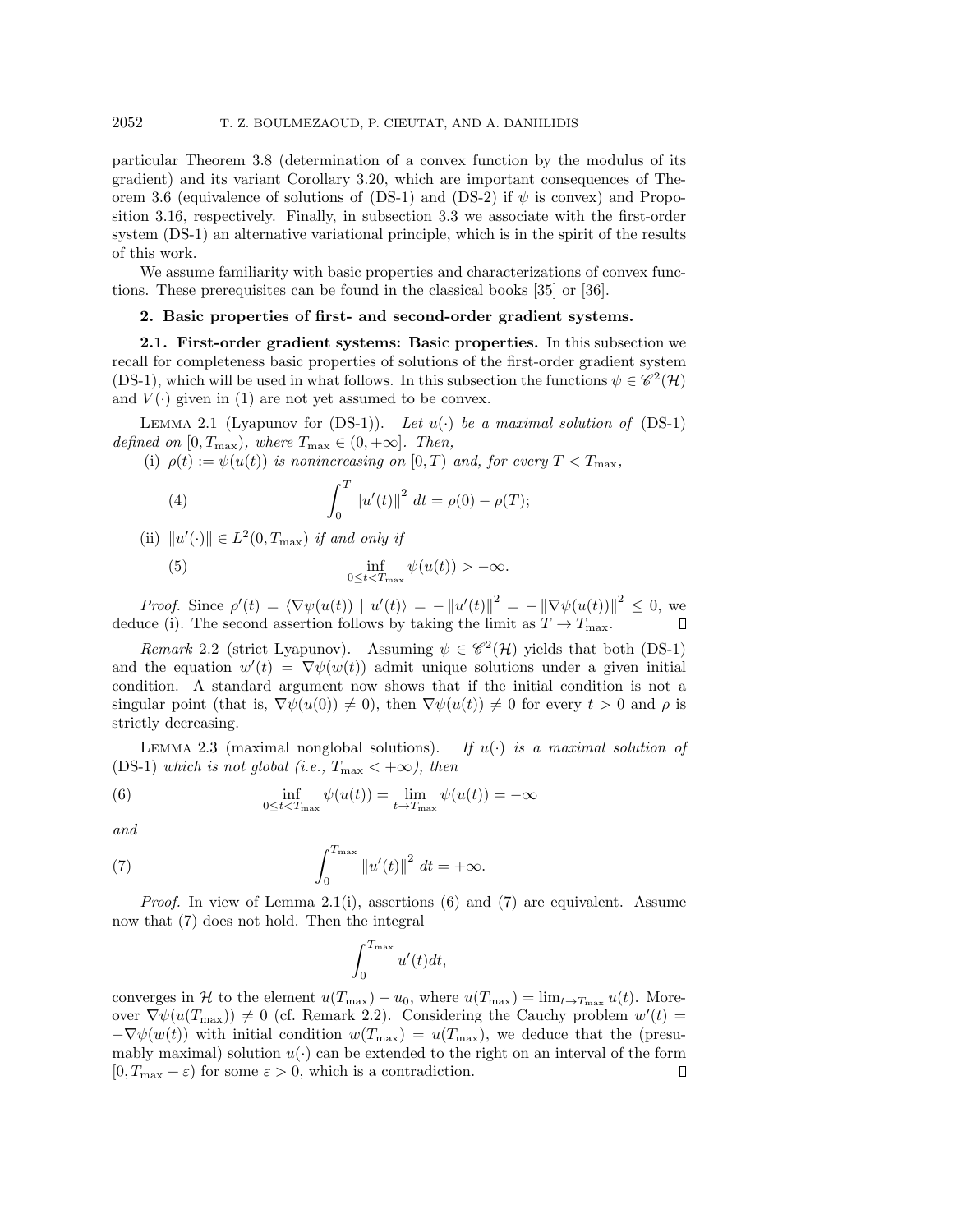COROLLARY 2.4. If  $\psi$  is bounded below, then any maximal solution  $u(\cdot)$  of [\(DS-1\)](#page-0-2) is global and  $||u'(\cdot)|| \in L^2(0, +\infty)$ .

*Proof.* If  $\psi$  is bounded below, then [\(6\)](#page-3-3) cannot be satisfied and the solution u is global. Obviously, [\(5\)](#page-3-6) is fulfilled, yielding  $||u'(\cdot)|| \in L^2(0, +\infty)$ . П

Remark 2.5 (grad-coercive functions). A function  $\psi \in \mathscr{C}^1(\mathcal{H})$  is called gradcoercive if  $\|\nabla\psi\|$  is bounded on the sublevel sets  $[\psi \leq \alpha] := \{x \in \mathcal{H} : \psi(x) \leq \alpha\},\$  $\alpha \in \psi(\mathcal{H}).$ 

If  $\psi$  is grad-coercive, then any maximal solution of [\(DS-1\)](#page-0-2) is global. Indeed, let  $u(\cdot)$  be a maximal solution defined on  $[0, T_{\text{max}})$ . Since  $u(t) \in [\psi \leq \psi(u(0))],$ for all  $t \in [0, T_{\text{max}})$ , the function  $\|\nabla \psi(u(\cdot))\|$  is bounded on  $[0, T_{\text{max}}]$ . Setting  $M =$  $\sup_{0 \leq t < T_{\max}} \|\nabla \psi(u(t))\|$ , we obtain

$$
\int_0^{T_{\max}} \|u'(t)\|^2 dt = \int_0^{T_{\max}} \|\nabla \psi(u(t))\|^2 dt \le MT_{\max} < +\infty,
$$

which contradicts [\(7\)](#page-3-4).

 $\Box$ 

Let us observe that  $\psi$  can be grad-coercive without being bounded from below. A simple example is the identity function  $x \mapsto x$  on R. Similarly, a function which is bounded below is not necessarily grad-coercive, for example the function  $x \mapsto \cos(x^2)$ .

Remark 2.6 (relation to other domains). The asymptotic behavior of [\(DS-1\)](#page-0-2) has been studied by several authors in the framework of analytic geometry (see, e.g.,  $[28, 37]$  $[28, 37]$ ), in relation to convexity (see  $[7, 18, 19, 31]$  $[7, 18, 19, 31]$  $[7, 18, 19, 31]$  $[7, 18, 19, 31]$ ), to optimization algorithms (see, e.g., [\[2,](#page-16-19) [4,](#page-16-20) [11\]](#page-16-21)) and to PDEs (see, e.g., [\[15,](#page-16-6) [24\]](#page-16-8)). Roughly speaking, good asymptotic behavior requires a strong structural assumption (analyticity or convexity); see [\[1\]](#page-16-22) or [\[34,](#page-17-9) Page 12] for classical counterexamples.

<span id="page-4-0"></span>2.2. Second-order systems: Properties of strongly evanescent solutions. In this subsection we emphasize properties of weakly and strongly evanescent solutions of the second-order system [\(DS-2\)](#page-0-0), where  $\psi \in \mathscr{C}^2(\mathcal{H})$  and

<span id="page-4-2"></span>
$$
V(x) = \frac{1}{2} \|\nabla \psi(x)\|^2.
$$

<span id="page-4-1"></span>LEMMA 2.7 (equality of modula). Let  $v(\cdot)$  be a w-evanescent solution of [\(DS-2\)](#page-0-0). Then

(8) 
$$
||v'(t)|| = ||\nabla \psi(v(t))|| \quad \text{for all } t \ge 0.
$$

*Proof.* It is easily seen that  $I(t) := \frac{1}{2} ||v'(t)||^2 - V(v(t))$  is a first integral of the system [\(DS-2\)](#page-0-0), that is, for some  $k \in \mathbb{R}$  and all  $t \geq 0$  it holds that  $||v'(t)||^2 =$  $k + 2V(v(t))$ . Taking the limit inferior as  $t \to +\infty$  we infer from [\(w-EV\)](#page-1-0) that  $k = 0$ and the result follows.

LEMMA 2.8 (range of orbits). If Crit<sub> $\psi = \emptyset$ , then the range  $\{v(t) : t \geq 0\}$  of any</sub> w-evanescent solution  $v(\cdot)$  of [\(DS-2\)](#page-0-0) cannot be relatively compact.

*Proof.* Let  $v(\cdot)$  be a w-evanescent solution of [\(DS-2\)](#page-0-0). If  $\{v(t); t \geq 0\}$  were relatively compact, then there would exist a sequence  $(t_n)_{n\geq 0}$  such  $v(t_n) \to z_0$  for some  $z_0 \in \mathcal{H}$ . By [\(w-EV\)](#page-1-0) we obtain  $V(z_0) = 0$ . Therefore  $\nabla \psi(z_0) = 0$ , that is, Crit<sub> $\psi \neq \emptyset$ ,</sub> a contradiction.  $\Box$ 

<span id="page-4-3"></span>The following proposition assembles properties of the strongly evanescent solutions of [\(DS-2\)](#page-0-0).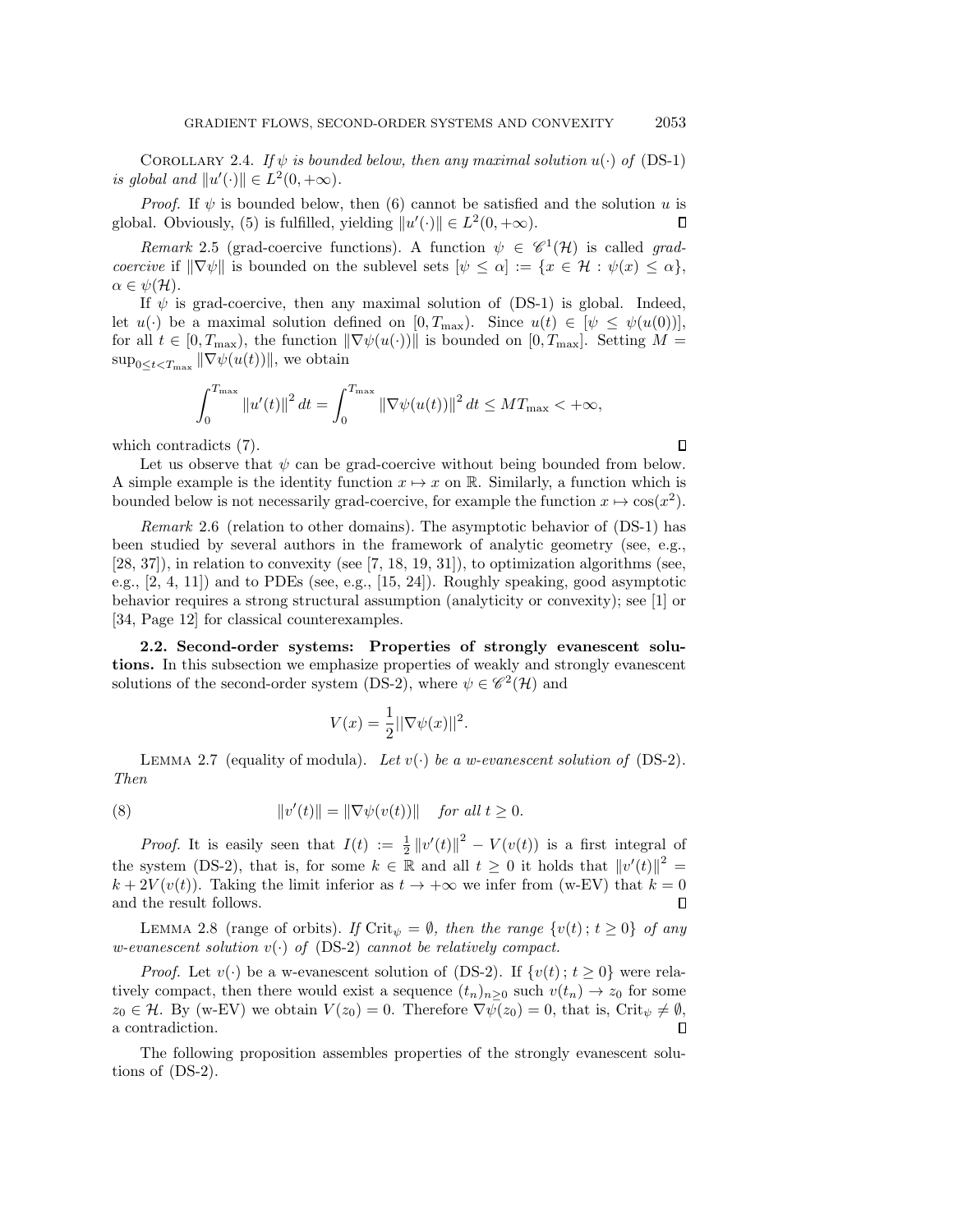PROPOSITION 2.9 (properties of strongly evanescent solutions). Let  $v(\cdot)$  be a strongly evanescent solution of [\(DS-2\)](#page-0-0). Then the following hold.

(i) We have  $\lim_{t\to+\infty}\psi(v(t))\in\mathbb{R}$  and

(9) 
$$
|\psi(v(0)) - \psi(v(t))| \le \int_0^t ||v'(s)||^2 ds \text{ for all } t \ge 0.
$$

- (ii) If  $\psi$  is coercive (i.e.,  $[\psi \leq \alpha]$  is bounded for all  $\alpha \in \psi(\mathcal{H})$ ), then  $v(\cdot)$  is bounded.
- (iii) If  $\|\nabla^2 \psi(v(\cdot))\|$  is bounded, then  $\lim_{t\to+\infty} \|v'(t)\| = \lim_{t\to+\infty} V(v(t)) = 0.$
- (iv) The function

$$
\phi(t) := v'(t) + \sigma \nabla \psi(v(t)), \quad \sigma \in \{-1, 1\},\
$$

satisfies

$$
\phi'(t) = \sigma \nabla^2 \psi(v(t)) \phi(t).
$$

Proof. Set  $r(t) := \psi(v(t)), t \geq 0$ . Then  $|r'(t)| = \langle v'(t) | \nabla \psi(v(t)) \rangle$ . By the Cauchy–Schwarz inequality and Lemma 2.[7](#page-4-1) we get

$$
|r'(t)| \leq ||v'(t)|| \, ||\nabla \psi(v(t))|| = ||v'(t)||^2.
$$

Thus, in view of [\(EV\)](#page-1-1),  $r' \in L^1(0, +\infty)$  and the limit  $\lim_{t \to +\infty} r(t) = \lim_{t \to +\infty} \psi(v(t))$ exists. Moreover, we have

<span id="page-5-0"></span>
$$
|r(t) - r(0)| \le \int_0^t \|v'(s)\|^2 \ ds \le \int_0^{+\infty} \|v'(s)\|^2 \ ds < +\infty.
$$

We easily deduce that the range  $\{r(t): t \geq 0\}$  is bounded, yielding  $v(t) \in [\psi \leq \eta]$ for some  $\eta > 0$  and all  $t \geq 0$ . Therefore (ii) holds. Differentiating the function  $V(x) = \frac{1}{2} \|\nabla \psi(x)\|^2$  and substituting  $x = v(t)$  we deduce

(10) 
$$
\|\nabla V(v(t))\| \le \|\nabla^2 \psi(v(t))\| \|\nabla \psi(v(t))\|.
$$

On the other hand,

<span id="page-5-1"></span>(11) 
$$
\left| \frac{d}{dt} \left[ V(v(t)) \right] \right| = \left| \langle \nabla V(v(t)) \mid v'(t) \rangle \right| \leq \left\| \nabla V(v(t)) \right\| \left\| v'(t) \right\|.
$$

Combining  $(10)$  with  $(11)$  and recalling  $(8)$  and the definition of V we get

<span id="page-5-2"></span>(12) 
$$
\left| \frac{d}{dt} \left[ V(v(t)) \right] \right| \leq 2 \left\| \nabla^2 \psi(v(t)) \right\| V(v(t)).
$$

Since  $v(\cdot)$  is strongly evanescent,  $V(v(\cdot)) \in L^1(0, +\infty)$ , while  $\|\nabla^2 \psi(v(\cdot))\|$  is bounded by assumption. We deduce from [\(12\)](#page-5-2) that  $\frac{d}{dt}[V(v(\cdot))] \in L^1(0, +\infty)$ . Therefore the limit  $\lim_{t\to+\infty} V(v(t))$  exists (and necessarily equals zero, since  $V(v(\cdot)) \in$  $L^1(0, +\infty)$ ). Thus (iii) holds. Finally, (iv) follows from direct calculation, using  $\Box$ [\(DS-2\)](#page-0-0) and [\(1\)](#page-0-1).

The following proposition will be used in what follows.

<span id="page-5-3"></span>PROPOSITION 2.10 (further asymptotic properties of strongly evanescent solutions). Let  $v(\cdot)$  be a strongly evanescent solution of [\(DS-2\)](#page-0-0), where V is given by [\(1\)](#page-0-1). Then

(13) 
$$
\frac{\|v(t) - v(0)\|}{t}, \frac{\|v(t)\|}{\sqrt{t^2 + 1}} \in L^2(0, +\infty), \quad \lim_{t \to +\infty} \frac{\|v(t)\|}{\sqrt{t}} = 0,
$$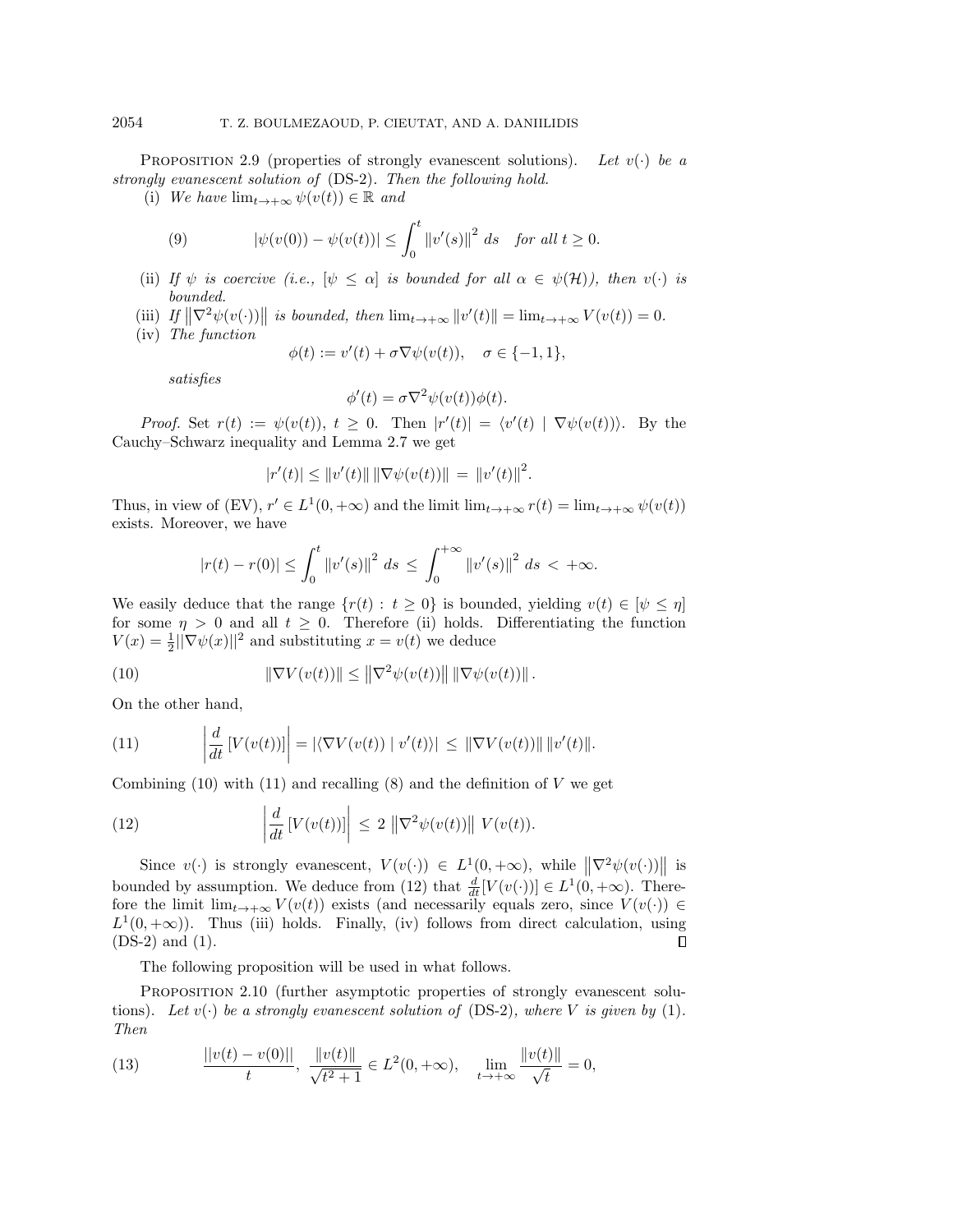and for every  $t \geq 0$  it holds that

<span id="page-6-1"></span>(14) 
$$
\int_0^t \frac{\|v(t) - v(0)\|^2}{t^2} dt \le 4 \int_0^t \|v'(t)\|^2 dt.
$$

*Proof.* (i) Set  $w(t) = v(t) - v(0), t \ge 0$  (therefore  $\lim_{t \to 0^+} \frac{w(t)}{t} = v'(0)$ ). Integrating by parts and using the Cauchy–Schwarz inequality we obtain, for every  $t > 0$ ,

$$
\int_0^t \frac{\|w(s)\|^2}{s^2} ds = -\frac{\|w(t)\|^2}{t} + 2\int_0^t \frac{\langle w(s) \mid w'(s) \rangle}{s} ds \le 2\int_0^t \frac{\langle w(s) \mid w'(s) \rangle}{s} ds
$$
  

$$
\le 2\left(\int_0^t \frac{\|w(s)\|^2}{s^2} ds\right)^{1/2} \left(\int_0^t \|w'(s)\|^2 ds\right)^{1/2},
$$

yielding

$$
\int_0^t \frac{\|w(s)\|^2}{s^2} ds \le 4 \int_0^t \|w'(s)\|^2 ds = 4 \int_0^t \|v'(s)\|^2 ds.
$$

Therefore, [\(14\)](#page-6-1) follows. In particular, since  $v(\cdot)$  is a strongly evanescent solution, we conclude that  $t^{-1} ||w(t)|| \in L^2(0, +\infty)$  (hence,  $(t^2 + 1)^{-1/2} ||w(t)|| \in L^2(0, +\infty)$ ). Since  $(t^2+1)^{-1/2} \in L^2(0, +\infty)$ , we deduce easily that  $(t^2+1)^{-1/2} ||v(t)|| \in L^2(0, +\infty)$ . (ii) Fix  $t_0 > 0$ . Then for all  $t > t_0$  we have

$$
\int_{t_0}^t \frac{\|v(s)\|^2}{s^2} ds = -\frac{\|v(t)\|^2}{t} + \frac{\|v(t_0)\|^2}{t_0} + 2\int_{t_0}^t \frac{\langle v(s) \mid v'(s) \rangle}{s} ds.
$$

Both integrals in the above expression converge as  $t \to +\infty$ , yielding that the limit  $\lim_{t\to+\infty}\frac{\|v(t)\|^2}{t}$  $\frac{t}{t}$  also exists. This limit is zero since  $t^{-1} ||v(t)|| \in L^2(t_0, +\infty)$ .  $\Box$ 

<span id="page-6-0"></span>2.3. Comparison of solutions of [\(DS-1\)](#page-0-2) and [\(DS-2\)](#page-0-0). We now focus our attention upon comparison of solutions of the first-order system [\(DS-1\)](#page-0-2) and evanescent solutions of the second-order gradient system [\(DS-2\)](#page-0-0), where  $\psi \in \mathscr{C}^2(\mathcal{H})$  and V is given by  $(1)$ .

The following result states that each solution  $u(\cdot)$  of [\(DS-1\)](#page-0-2) is also a strongly evanescent solution of [\(DS-2\)](#page-0-0) unless  $\lim_{t\to+\infty}\psi(u(t)) = -\infty$ . As underlined in the introduction, the inverse is more complicated: in general, strongly evanescent solutions of [\(DS-2\)](#page-0-0) are not necessarily solutions of [\(DS-1\)](#page-0-2). Surprisingly, under a convexity assumption on either  $\psi$  or V, strongly evanescent solutions of [\(DS-2\)](#page-0-0) are also solutions of [\(DS-1\)](#page-0-2).

<span id="page-6-3"></span>Lemma 2.11 (characterization of w-evanescent/strongly evanescent solutions). Let  $u(\cdot)$  be a global solution of [\(DS-1\)](#page-0-2). Then,

- (i) u is a global solution of  $(DS-2)$ ,
- (ii) u is a w-evanescent solution of  $(DS-2)$  if and only if

<span id="page-6-2"></span>(15) 
$$
\inf_{t \geq 0} \|\nabla \psi(u(t))\| = \inf_{z \in \mathcal{H}} \|\nabla \psi(z)\| = 0,
$$

(iii) u is a strongly evanescent solution of  $(DS-2)$  if and only if

<span id="page-6-4"></span>(16) 
$$
\inf_{t\geq 0}\psi(u(t)) > -\infty.
$$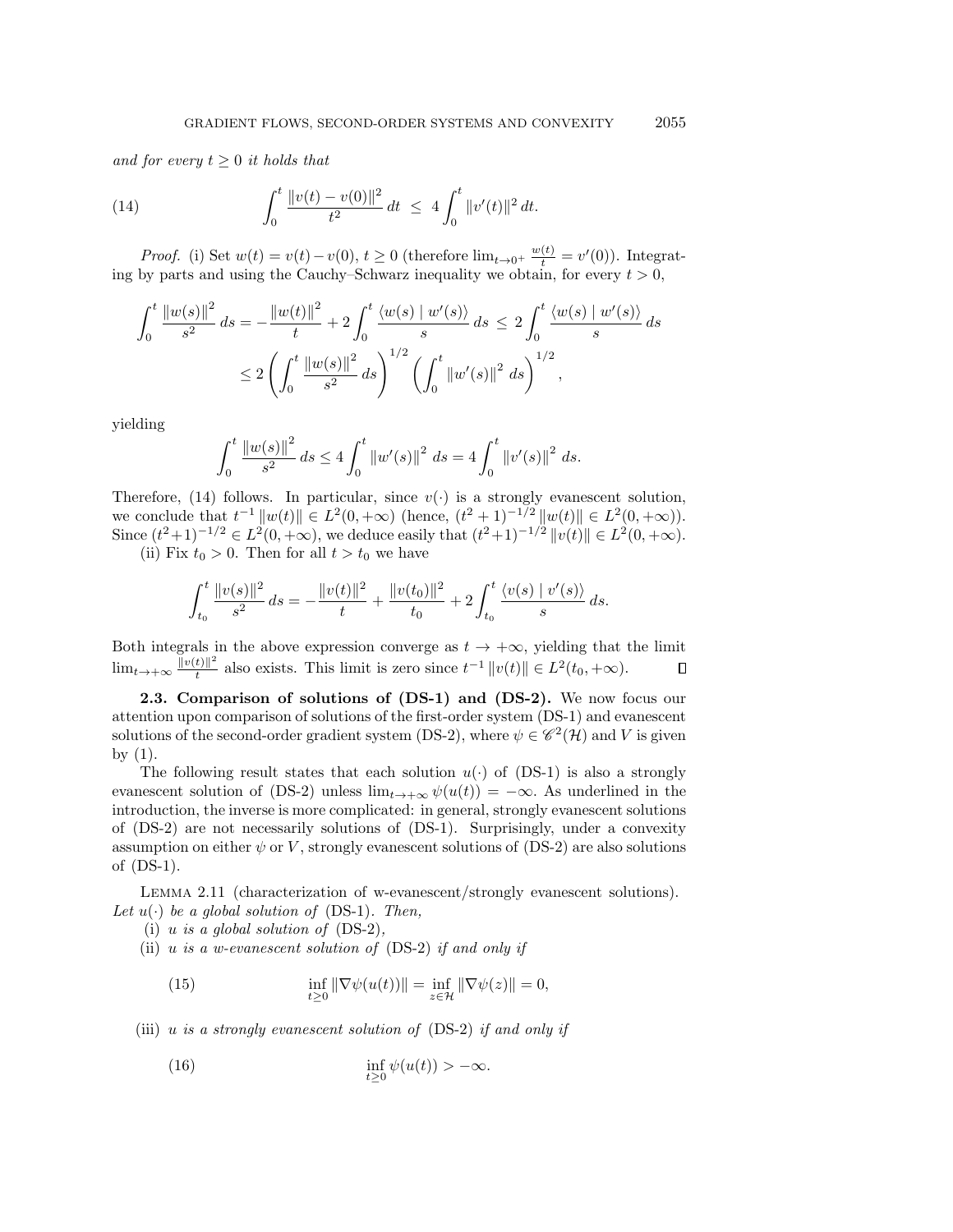*Proof.* Let  $u(\cdot)$  be a global solution of [\(DS-1\)](#page-0-2). This is obviously also a global solution of [\(DS-2\)](#page-0-0) and satisfies  $||u'(t)||^2 = 2V(u(t))$ . Let us first assume that [\(15\)](#page-6-2) holds. If  $\nabla \psi(u(0)) = 0$ , then  $u(t) = u(0)$  for all  $t \geq 0$  and  $u(\cdot)$  is trivially w-evanescent. If  $\nabla \psi(u(0)) \neq 0$ , then  $V(u(t)) = \frac{1}{2} ||\nabla \psi(u(t))||^2 \neq 0$  for all  $t \geq 0$  (cf. Remark 2.[2\)](#page-3-5), and hence for every  $s \geq 0$  it holds that

$$
\inf_{t \ge 0} V(u(t)) = \inf_{t \ge s} V(u(t)) = 0,
$$

yielding again that  $u(\cdot)$  is a w-evanescent solution of [\(DS-2\)](#page-0-0). The converse is obvious, hence (i) is established.

Assertion (ii) follows directly from Lemma 2.[1\(](#page-3-2)ii).

 $\Box$ 

Combining Lemmas 2.[3](#page-3-7) and 2.[11](#page-6-3) we get the following corollary.

COROLLARY 2.12. Any bounded maximal solution of  $(DS-1)$  is a strongly evanescent solution of [\(DS-2\)](#page-0-0).

Combining Corollary [2](#page-3-8).4 with Lemma 2.[11](#page-6-3) we obtain the following result.

PROPOSITION 2.13. Let  $\psi \in \mathscr{C}^2(\mathcal{H})$  be bounded from below and let  $V(x) :=$  $\frac{1}{2}||\nabla \psi(x)||^2$ . Then, for every  $x_0 \in \mathcal{H}$ , [\(DS-2\)](#page-0-0) has at least one strongly evanescent solution satisfying  $v(0) = x_0$  which coincides with the unique global solution of the first-order system [\(DS-1\)](#page-0-2).

<span id="page-7-1"></span>3. Main results. This section contains the main results of the manuscript, which are presented in three subsections. Before we proceed, let us first recall the following continuous form of the classical Opial lemma [\[33\]](#page-17-10) which will be used in what follows. (See also [\[3,](#page-16-9) Lemma 17.2.5, Page 704] for a proof.)

<span id="page-7-5"></span>LEMMA 3.1 (Opial-type lemma). Let S be a nonempty subset of a Hilbert space H and let  $w : [0, +\infty) \to \mathcal{H}$  be a map. Assume that for every  $z \in S$  the limit  $\lim_{t\to+\infty}$   $\|w(t)-z\|$  exists and is finite and that all weak sequential limits of w(·), as  $t \to +\infty$ , belong to S. Then  $w(t)$  converges weakly to a point of S as  $t \to +\infty$ .

<span id="page-7-0"></span>**3.1. The**  $\psi$  **convex case.** Throughout this subsection we shall assume that the function  $\psi \in \mathscr{C}^2(\mathcal{H})$  is convex and V is given by [\(1\)](#page-0-1). We shall be interested in comparing the solutions of [\(DS-1\)](#page-0-2) and [\(DS-2\)](#page-0-0). The following result is essentially known (see for instance [\[12,](#page-16-1) Theorems 3.1 and 3.2] for a proof in the more general context of multivalued evolution equations).

<span id="page-7-2"></span>PROPOSITION 3.2 (Lyapunov functions for [\(DS-1\)](#page-0-2)). Let  $\psi \in \mathscr{C}^1(\mathcal{H})$  be convex. Then, for every initial condition  $x_0 \in \mathcal{H}$ , the unique maximal solution  $u(\cdot)$  of [\(DS-1\)](#page-0-2) satisfying  $(I_0)$  $(I_0)$  is global. Moreover,

(i)  $\rho(t) = \psi(u(t))$  is convex, nonincreasing, and

(17) 
$$
\inf_{t \geq 0} \psi(u(t)) = \lim_{t \to +\infty} \psi(u(t)) = \inf_{z \in \mathcal{H}} \psi(z);
$$

(ii) for every  $y \in \mathcal{H}$  and  $t > 0$  it holds that

<span id="page-7-4"></span><span id="page-7-3"></span>
$$
||u'(t)|| \le ||\nabla \psi(y)|| + \frac{1}{t} ||u(0) - y||;
$$

(iii)  $t \mapsto ||u'(t)|| = ||\nabla \psi(u(t))||$  is nonincreasing and

(18) 
$$
\lim_{t \to +\infty} ||u'(t)|| = \inf_{z \in \mathcal{H}} ||\nabla \psi(z)||;
$$

(iv)  $||u(\cdot) - \hat{x}||$  is nonincreasing for every  $\hat{x} \in \text{Crit}_{\psi}$ .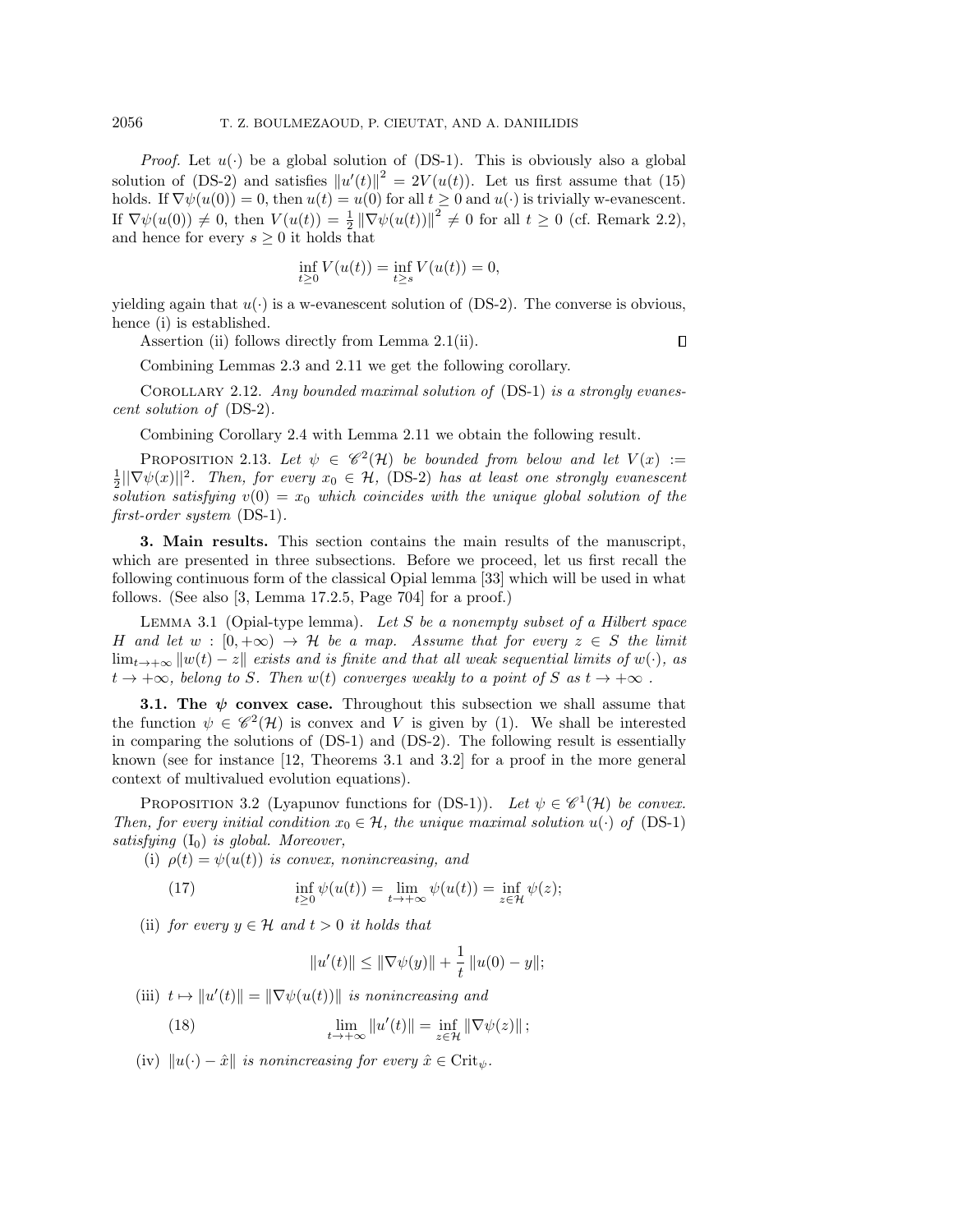Remark 3.3 (energy function). Under the assumptions of Proposition 3.[2,](#page-7-2) for every  $y \in \mathcal{H}$  we set

$$
E_y(t) := \frac{1}{2} ||u(t) - y||^2 + \int_0^t (\psi(u(s)) - \psi(y)) ds.
$$

Since  $\psi$  is convex, we deduce  $E'_y(t) = \langle \nabla \psi(u(t)) | y - u(t) \rangle + \psi(u(t)) - \psi(y) \leq 0$ , that is,  $E_y(\cdot)$  is nonincreasing on  $[0, +\infty)$ .

The following proposition is well known. It relates the behaviour of the orbits to the critical points of  $\psi$ . In what follows we set

$$
dist(x, \text{Crit}_{\psi}) := \inf_{y \in \text{Crit}_{\psi}} ||x - y||.
$$

<span id="page-8-3"></span>PROPOSITION 3.4. Let  $\psi \in \mathscr{C}^1(\mathcal{H})$  be convex and  $u(\cdot)$  be a global solution of  $(DS-1)$ .

(i) If Crit<sub> $\psi \neq \emptyset$ , then  $\lim_{t\to+\infty} ||u'(t)|| = 0$  and there exists  $\hat{x}_\star \in \text{Crit}_{\psi}$  such that</sub>  $u(t) \longrightarrow_{t \to +\infty} \hat{x}_\star$  (weakly). Moreover,  $\rho_*(t) := \psi(u(t)) - \psi(\hat{x}_\star) \in L^1(0, +\infty)$ and

<span id="page-8-1"></span>(19) 
$$
\int_0^{+\infty} \left(\psi(u(s)) - \min \psi\right) ds \leq \frac{1}{2} \operatorname{dist}(u(0), \operatorname{Crit}_{\psi})^2.
$$

(ii) If  $\operatorname{Crit}_{\psi} = \emptyset$ , then  $\lim_{t \to +\infty} ||u(t)|| = +\infty$ .

(iii)  $u(\cdot)$  is bounded if and only if  $\mathrm{Crit}_\psi \neq \emptyset$ .

Proof. The first part of assertion (i) follows from [\[3,](#page-16-9) Theorem 17.2.7]. Fix now any  $\hat{x}_{\star} \in \text{Crit}_{\psi}$ . Since  $E_{\hat{x}_{\star}}(t) \leq E_{\hat{x}_{\star}}(0)$  and  $\psi(\hat{x}_{\star}) = \min \psi$ , taking the limit as  $t \to +\infty$  we deduce

<span id="page-8-0"></span>(20) 
$$
\int_0^{+\infty} (\psi(u(s)) - \min \psi) ds \leq \frac{1}{2} ||u(0) - \hat{x}_*||^2.
$$

Taking the infimum in [\(20\)](#page-8-0) for  $\hat{x}_{\star} \in \text{Crit}_{\psi}$ , we obtain [\(19\)](#page-8-1).

Assertion (ii) follows from [\[3,](#page-16-9) Corollary 17.2.1], while assertion (iii) is a straightforward consequence of the last two assertions.  $\Box$ 

The following result will play a key role in what follows.

<span id="page-8-2"></span>PROPOSITION 3.5. Let  $\psi \in \mathscr{C}^2(\mathcal{H})$  be convex and  $V(x) = \frac{1}{2} ||\nabla \psi(s)||^2$ . Then any w-evanescent solution of [\(DS-2\)](#page-0-0) is also a (global) solution of the gradient system  $(DS-1)$ .

*Proof.* Let  $v(\cdot)$  be a w-evanescent solution of [\(DS-2\)](#page-0-0) and set  $\phi(t) = v'(t)$  +  $\nabla \psi(v(t))$ . Then, for all  $t \geq 0$ , it holds that  $\|\phi(t)\| \leq \|v'(t)\| + \|\nabla \psi(v(t))\|$ . By Lemma 2.[7](#page-4-1) we deduce

$$
\|\phi(t)\| \le 2\|\nabla \psi(v(t))\| = 2\|v'(t)\| \to 0,
$$

whence  $\liminf_{t\to+\infty} ||\phi(t)|| = 0$ , since  $v(\cdot)$  is a w-evanescent solution. We also know that

$$
\phi'(t) = \nabla^2 \psi(v(t))\phi(t)
$$

(see Proposition 2.[9\(](#page-4-3)iv)). Thus,

$$
\frac{d}{dt}\left(\left\|\phi(t)\right\|^2\right) = 2\langle\phi(t) | \nabla^2\psi(v(t))\phi(t)\rangle \ge 0,
$$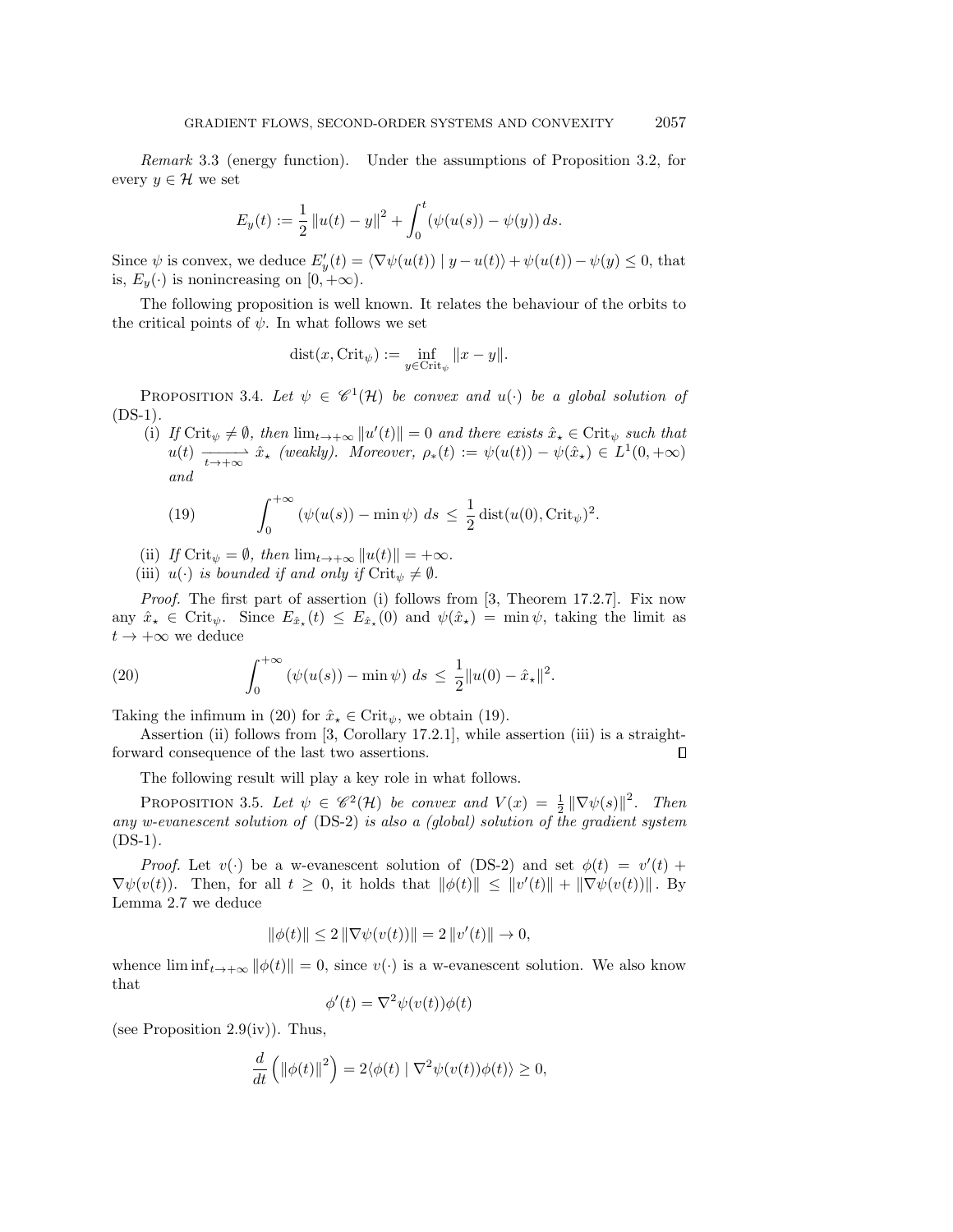since  $\psi$  is convex. Hence,  $\|\phi\|^2$  is increasing. Therefore, since  $\liminf_{t\to+\infty} \|\phi(t)\| = 0$ we deduce  $\phi = 0$ , which yields that  $v(\cdot)$  is a solution of the first-order gradient system  $(DS-1)$ .  $\Box$ 

We are now ready to state our main results.

<span id="page-9-1"></span>THEOREM 3.6 (second-order gradient system;  $\psi$  convex). If  $\psi \in \mathscr{C}^2(\mathcal{H})$  is con-vex, [\(DS-2\)](#page-0-0) has a w-evanescent solution  $v(\cdot)$  satisfying  $(I_0)$  $(I_0)$  if and only if  $(C)$  holds. Then  $v(\cdot)$  is unique and is also the unique solution of the first-order system [\(DS-1\)](#page-0-2) which satisfies  $(I_0)$  $(I_0)$ . Moreover,

- (i) v is strongly evanescent if and only if  $\psi$  is bounded below,
- (ii) v is bounded if and only if  $\operatorname{Crit}_\psi \neq \emptyset$ .

Proof. As already mentioned in the introduction, condition (C) is necessary for the existence of a w-evanescent solution of  $(DS-2)$ . Conversely, suppose that  $(C)$  is fulfilled. Then there exists a unique global solution  $u(\cdot)$  of [\(DS-1\)](#page-0-2) satisfying  $u(0) =$  $u_0 \in \mathcal{H}$  (cf. Proposition 3.[2\)](#page-7-2). Condition [\(15\)](#page-6-2) is fulfilled thanks to [\(18\)](#page-7-3) and (C). Thus, in view of Lemma 2.[11,](#page-6-3)  $u(\cdot)$  is a w-evanescent solution of [\(DS-2\)](#page-0-0) satisfying [\(I](#page-1-2)0). Uniqueness is straightforward from Proposition 3.[5.](#page-8-2) Indeed, any w-evanescent solution of  $(DS-2)$  which satisfies  $(I_0)$  $(I_0)$  is necessarily the unique global solution of [\(DS-1\)](#page-0-2) under the same initial condition  $(I_0)$  $(I_0)$ . Finally, combining [\(16\)](#page-6-4) with [\(17\)](#page-7-4) we deduce that this solution is strongly evanescent if and only if  $\psi$  is bounded below. From Proposition [3](#page-7-2).2, we also deduce that this solution is bounded if and only if  $Crit_{\psi} \neq \emptyset$ .  $\Box$ 

To illustrate Theorem [3](#page-9-1).6 consider the convex  $\mathscr{C}^2$  function  $\psi$  given in [\(2\)](#page-1-3). Recall that  $\psi$  satisfies (C) but not (C<sup>\*</sup>). The first-order system  $u'(t) = -\psi'(u(t))$ ,  $u(0) = 0$ has the unique solution  $u(t) = 1 - \sqrt{1+2t}$ ,  $t \geq 0$ , which is also the unique wevanescent solution of [\(DS-2\)](#page-0-0) (cf. Theorem 3.[6\)](#page-9-1). Clearly this solution is not strongly evanescent  $(\psi \text{ is not bounded from below}).$ 

An immediate consequence of Theorem 3.[6](#page-9-1) and Proposition 3.[2](#page-7-2) is the following result.

<span id="page-9-2"></span>COROLLARY 3.7. Let  $\psi \in \mathscr{C}^2(\mathcal{H})$  be convex, assume (C) holds and let  $v(\cdot)$  be a w-evanescent solution of [\(DS-2\)](#page-0-0). Then  $v(\cdot)$  satisfies the properties stated in Proposition [3](#page-7-2).2 and Proposition [3](#page-8-3).4.

We are ready to state the following surprising consequence.

<span id="page-9-0"></span>THEOREM 3.8 (determination via modulus of gradient). Let  $\psi_1, \psi_2 \in C^2(\mathcal{H})$  be convex and assume

$$
- \| \nabla \psi_1(z) \| = \| \nabla \psi_2(z) \| \text{ for all } z \in \mathcal{H},
$$

 $-\inf_{z\in\mathcal{H}}\|\nabla\psi_1(z)\|=0$  (this assumption holds whenever  $\psi_1$  or  $\psi_2$  is bounded below).

Then,  $\psi_1 = \psi_2 + c$  for some constant  $c \in \mathbb{R}$ .

*Proof.* Let  $\psi_1$  and  $\psi_2$  be two convex functions of class  $\mathscr{C}^2$  satisfying  $\|\nabla \psi_1\|$  =  $\|\nabla \psi_2\|$  and  $\inf_{z \in \mathcal{H}} \|\nabla \psi_1(z)\| = 0$ . Let  $x \in \mathcal{H}$  be an arbitrary point and let  $v(\cdot)$  be the unique weakly evanescent solution of the system

$$
v''(t) = \nabla V(v(t)) \quad \text{for } t \ge 0, \ v(0) = x,
$$

with  $V = \frac{1}{2} \|\nabla \psi_1\|^2 = \frac{1}{2} \|\nabla \psi_2\|^2$  (cf. Theorem 3.[6\)](#page-9-1). Then  $v(\cdot)$  is also a solution of the first-order systems

$$
v'(t) = -\nabla \psi_1(v(t)), \quad v(0) = x,
$$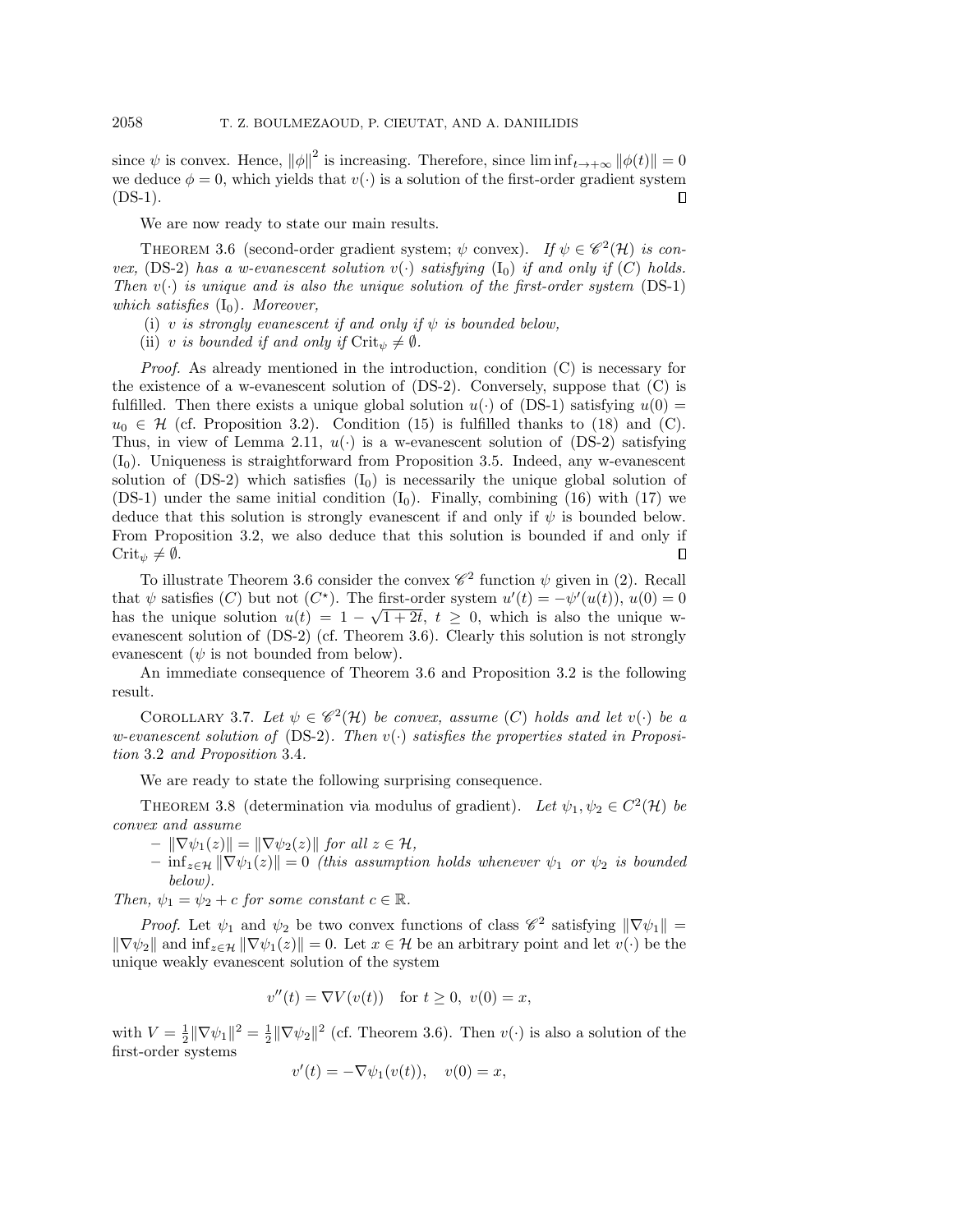and

$$
v'(t) = -\nabla \psi_2(v(t)), \quad v(0) = x.
$$

Hence,  $\nabla \psi_1(x) = \nabla \psi_2(x)$ . Since x is arbitrary, the result follows.

Remark 3.9. In [\[6\]](#page-16-23) it has been shown that a continuous (respectively, smooth) convex 1-coercive function can be determined (up to a constant) by knowing its subgradients (respectively, gradients) in specific points of its domain (namely, the ones that correspond to strongly exposed points of the epigraph). Theorem 3.[8](#page-9-0) asserts that a knowledge of the modulus of the gradient (rather than the gradient itself) suffices to determine a  $\mathscr{C}^2$  convex function, provided the function is bounded from below.

Remark 3.10. The assumption that  $\psi_1$ ,  $\psi_2$  are bounded from below is important. Consider for instance the example of the functions  $\psi_1(x) = x$  and  $\psi_2(x) = -x$ .

A direct consequence of Theorem [3](#page-9-0).8 is the following result concerning uniqueness of convex  $\mathscr{C}^2$ -smooth solutions of the forthcoming eikonal equation [\(21\)](#page-10-0).

COROLLARY 3.11 (eikonal equation I). Let  $f \in \mathcal{C}^1(\mathcal{H})$  be nonnegative. Then, the eikonal equation

<span id="page-10-0"></span>
$$
\|\nabla\psi\|^2 = f
$$

has at most one (up to a constant) convex, bounded below solution in  $\mathscr{C}^2(\mathcal{H})$ .

Remark 3.12. The above result might appear to be restrictive at a first sight. Indeed, solving [\(21\)](#page-10-0) in a viscosity sense leads to the existence of possibly nonsmooth solutions. In particular, if  $\mathcal{H} = \mathbb{R}^d$  and  $f(x) \ge \alpha > 0$ , for all  $x \in \mathbb{R}^d$ , then any viscosity solution of [\(21\)](#page-10-0) is unbounded from below (see, e.g., [\[10,](#page-16-16) Theorem 1.1]). Nonetheless, the case in which  $f$  is nonnegative and vanishes is actually of great interest for establishing some weak KAM theorems or existence of solutions for ergodic problems associated with first-order Hamilton–Jacobi equations. It is also known that [\(21\)](#page-10-0) may have essentially different solutions; see [\[30\]](#page-17-1) or [\[29\]](#page-17-2). See also [\[32\]](#page-17-3) and references therein for the periodic case, and [\[9,](#page-16-13) [21,](#page-16-14) [10\]](#page-16-16) for the unbounded case. In the above framework, the set of solutions of [\(21\)](#page-10-0) is a challenging issue. The above result as well as the forthcoming Corollary 3.[21](#page-13-3) could eventually shed new light on this intriguing issue.

Before we finish this section, let us observe that the assumption  $\psi_1, \psi_2 \in \mathscr{C}^2(\mathcal{H})$ in Theorem 3.[8,](#page-9-0) although required in this approach (in view of [\(DS-2\)](#page-0-0)), does not seem to be indispensable for the validity of the result. Indeed the conclusion of Theo-rem 3.[8](#page-9-0) also seems plausible for  $C^1$ -convex functions, or even for (nonsmooth) convex continuous functions, under a different approach. We propose below the following conjecture which, if true, would generalize Theorem [3](#page-9-0).8.

Conjecture 3.13. Let  $\psi_1, \psi_2 : \mathcal{H} \to \mathbb{R}$  be two (finite) convex functions bounded from below such that

<span id="page-10-1"></span>(22) 
$$
\inf_{p \in \partial \psi_1(x)} ||p|| = \inf_{q \in \partial \psi_2(x)} ||q|| \text{ for all } x \in \mathcal{H}.
$$

Then  $\psi_1 = \psi_2 + c$  for some constant  $c > 0$ .

*Proof of the conjecture if*  $\mathcal{H} = \mathbb{R}$ . Let us denote by D the set of points where both  $\psi_1$  and  $\psi_2$  are simultaneously differentiable. Then  $\psi'_1$ ,  $\psi'_2$  are increasing functions on D and D is dense in R. It follows from [\(22\)](#page-10-1) that  $\psi_1'(x) = \sigma(x)\psi_2'(x)$  for all  $x \in D$ , where  $\sigma(x) \in \{-1,1\}$ . Our task is to establish that  $\sigma \equiv 1$ , that is,  $\psi'_1 = \psi'_2$  on D.

 $\Box$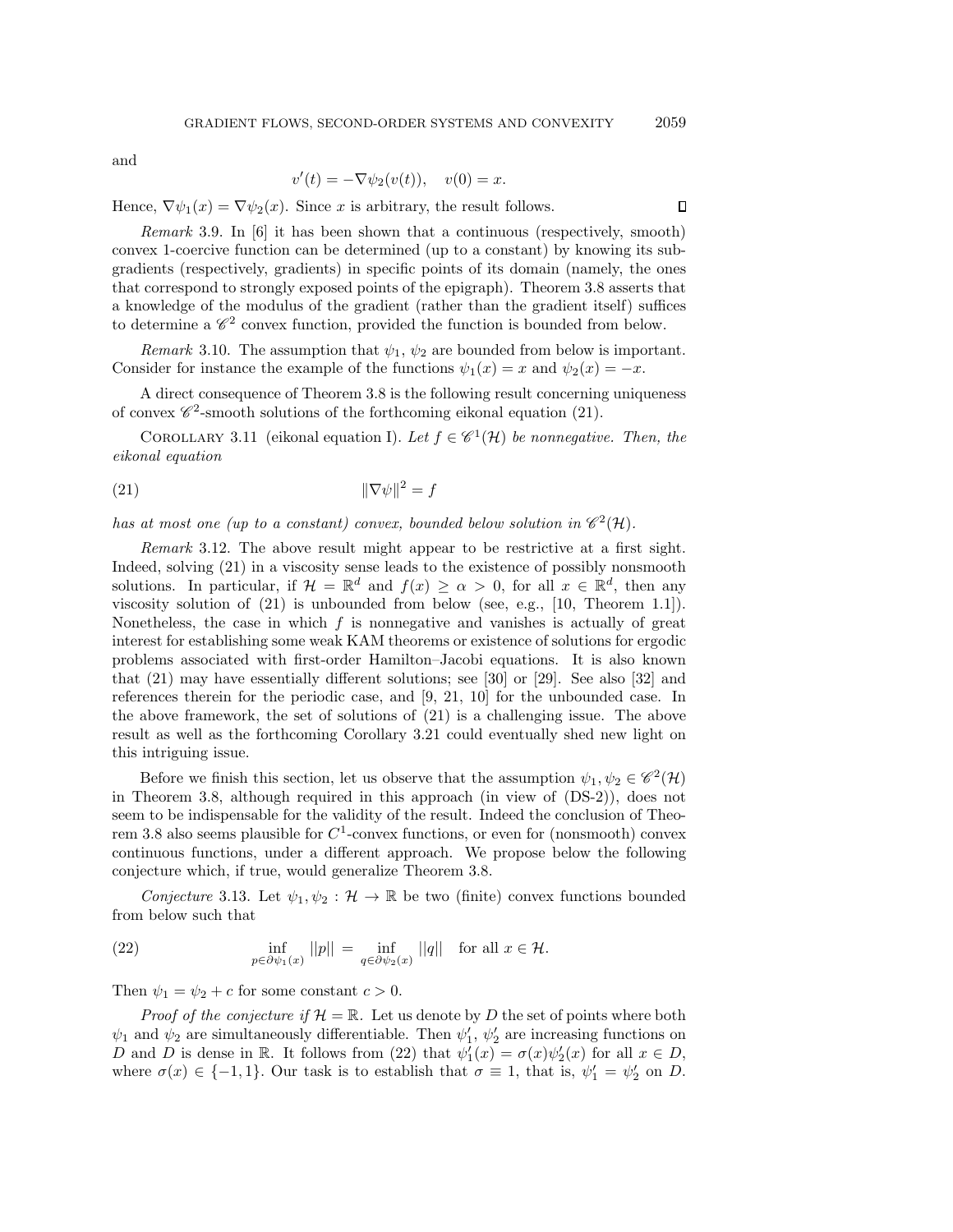Then, since  $\psi_1$ ,  $\psi_2$  are locally Lipschitz (hence absolutely continuous), the conclusion follows.

Notice that [\(22\)](#page-10-1) yields that  $\psi_1$ ,  $\psi_2$  have a common set of global minimizers. Denote by  $S = \arg \min \psi_1 = \arg \min \psi_2$  this set. If  $S = \emptyset$ , then it is easily seen that the set of all subgradients  $\partial \psi_i(\mathbb{R}) = \cup_{x \in \mathbb{R}} \partial \psi_i(x)$  is either contained in  $(-\infty, 0)$  or in  $(0, +\infty)$  for  $i \in \{1, 2\}$ . If  $\partial \psi_1(\mathbb{R})$  is contained in  $(-\infty, 0)$  and  $\partial \psi_2(\mathbb{R})$  is contained in  $(0, +\infty)$ , then we would have  $\sigma \equiv -1$  and  $\psi'_1 = -\psi'_2$  on D. Taking into account that  $\psi'_1, \psi'_2$  are increasing, we deduce that  $\psi'_1, \psi'_2$  are constant, which is impossible since  $S = \emptyset$  and  $\psi_1, \psi_2$  are bounded from below. Therefore both  $\partial \psi_1(\mathbb{R})$  and  $\partial \psi_2(\mathbb{R})$  are contained in the same interval  $(-\infty, 0)$  or  $(0, +\infty)$  and  $\sigma \equiv 1$ .

Consider now the  $S \neq \emptyset$  case. If  $S = \mathbb{R}$ , then  $\psi_1, \psi_2$  are constant and the result holds trivially, while for any  $x > \sup S$  (respectively, any  $x < \inf S$ ) we should have  $\partial \psi_i(x) \subset (0, +\infty)$  (respectively,  $\partial \psi_i(x) \subset (-\infty, 0)$ ) by monotonicity. Therefore again  $\sigma \equiv 1$  and the conclusion follows. П

<span id="page-11-0"></span>**3.2.** The  $V$  convex case. In this subsection the driving assumption is the convexity of the function  $V(x) = \frac{1}{2} ||\nabla \psi(x)||^2$ , where  $\psi \in \mathscr{C}^2(\mathcal{H})$ . The focus is again the comparison of the solutions of the systems [\(DS-1\)](#page-0-2) and [\(DS-2\)](#page-0-0).

The following result reveals a characteristic property of the solutions of [\(DS-2\)](#page-0-0), which is reminiscent of an analogous property for the orbits of the first-order system with convex potential.

<span id="page-11-1"></span>PROPOSITION 3.14 (contraction of solutions of [\(DS-2\)](#page-0-0)). Let  $\psi \in \mathscr{C}^2(\mathcal{H})$  and assume that  $V(x) = \frac{1}{2} ||\nabla \psi(x)||^2$  is convex. If  $v_1$  and  $v_2$  are two strongly evanescent solutions of [\(DS-2\)](#page-0-0), then the function

$$
q(t) := \frac{1}{2} ||v_1(t) - v_2(t)||^2
$$

is convex and nonincreasing on  $[0, +\infty)$ . In particular if  $v_1(0) = v_2(0)$ , then  $v_1 = v_2$ .

*Proof.* It suffices to prove that  $q$  is convex and nonincreasing. Differentiating twice and invoking the monotonicity of  $\nabla V$  (see, e.g., [\[35,](#page-17-4) Chapter 2]) we get

$$
q''(t) = \langle v_1''(t) - v_2''(t) | v_1(t) - v_2(t) \rangle + ||v_1'(t) - v_2'(t)||^2
$$
  
=  $\langle \nabla V(v_1(t)) - \nabla V(v_2(t)) | v_1(t) - v_2(t) \rangle + ||v_1'(t) - v_2'(t)||^2 \ge 0,$ 

which yields convexity of q. Let us prove that q is decreasing. By Proposition 2.[10,](#page-5-3) we have

$$
\int_0^\infty \frac{q(t)}{t^2 + 1} dt = \frac{1}{2} \int_0^\infty \frac{\|v_2(t) - v_1(t)\|^2}{t^2 + 1} dt < +\infty.
$$

Suppose that there exists  $t_0 > 0$  such that  $q'(t_0) > 0$ . Since q is convex, we would have

$$
q(t) \ge q'(t_0)(t - t_0) + q(t_0)
$$
 for all  $t \ge t_0$ ,

yielding

$$
\int_0^\infty \frac{q(t)}{t^2+1}dt=+\infty, \quad \text{a contradiction}.
$$

Hence,  $q$  is decreasing and the result follows.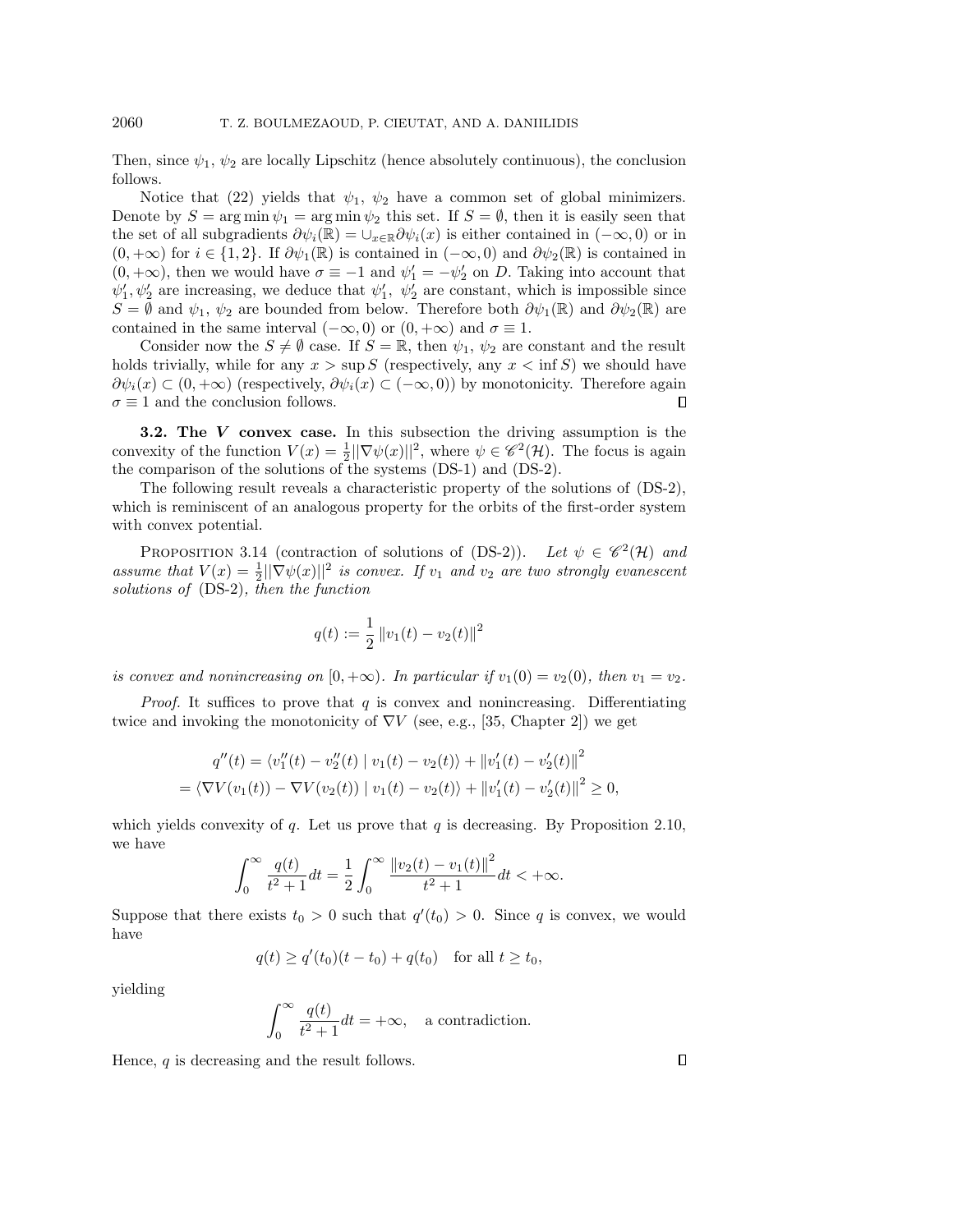LEMMA 3.15. Let  $\psi \in \mathscr{C}^2(\mathcal{H})$ , assume  $V(x) = \frac{1}{2} ||\nabla \psi(x)||^2$  is convex, and let  $v(\cdot)$ be a strongly evanescent solution of [\(DS-2\)](#page-0-0). If Crit<sub> $\psi \neq \emptyset$ , then</sub>

- (i)  $h(t) := ||v(t) \hat{x}||$  is nonincreasing for every  $\hat{x} \in \text{Crit}_{\psi}$ ,
- (ii)  $v(\cdot)$  is bounded,
- (iii) there exists  $\hat{x}_\star \in \text{Crit}_{\psi}$  such that  $v(t) \xrightarrow[t \to +\infty]{} \hat{x}_\star$  (weakly).

*Proof.* Let  $v(\cdot)$  be a strongly evanescent solution of the system [\(DS-2\)](#page-0-0) and pick any  $\hat{x} \in \text{Crit}_{\psi}$ . Applying Proposition 3.[14](#page-11-1) for  $u_1(t) = v(t)$  and  $u_2(t) = \hat{x}$  for  $t \geq 0$ , we get (i). Since Crit<sub> $\psi \neq \emptyset$ , (ii) is a direct consequence of (i). Finally, (iii) can be proved</sub> in a similar way as in Proposition [3](#page-7-5).4, using Lemma 3.1 and the convexity of  $V$ . The details are left to the reader.  $\Box$ 

<span id="page-12-1"></span>PROPOSITION 3.16 (second-order gradient system; V convex). Let us assume that  $V(x) = \frac{1}{2} ||\nabla \psi(x)||^2$  is convex and  $\psi \in \mathscr{C}^2(\mathcal{H})$  is bounded from below. Then [\(DS-2\)](#page-0-0) has a unique strongly evanescent solution satisfying  $(I_0)$  $(I_0)$  which is also the unique solution of  $(DS-1)$  that satisfies  $(I_0)$  $(I_0)$ .

Proof. From Corollary [2](#page-3-8).4 and Cauchy–Lipschitz there exists a unique global solution of  $(DS-1)$  satisfying the initial condition  $(I_0)$  $(I_0)$ . According to Lemma 2.[11](#page-6-3) this solution is also a strongly evanescent solution of [\(DS-2\)](#page-0-0). Uniqueness follows from Proposition 3.[14.](#page-11-1) П

We obtain the following corollary as a consequence.

<span id="page-12-0"></span>COROLLARY 3.17 (convexity criterium). Let  $V(x) = \frac{1}{2} ||\nabla \psi(x)||^2$  be convex and  $\psi \in \mathscr{C}^2(\mathcal{H})$  be bounded below. Then,  $\psi$  is convex.

*Proof.* Fix  $z_1, z_2 \in \mathcal{H}$  and denote by  $u_1(\cdot)$  and  $u_2(\cdot)$  solutions of [\(DS-1\)](#page-0-2) with  $z_1$  and  $z_2$  as initial data. Since  $u_1$  and  $u_2$  are also strongly evanescent solutions of [\(DS-2\)](#page-0-0), we know that the function

$$
q(t) = \frac{1}{2} ||u_1(t) - u_2(t)||^2 \quad \text{for } t \ge 0
$$

is decreasing (cf. Proposition 3.[14\)](#page-11-1). Thus,

$$
0 \ge q'(t) = -\langle \nabla \psi(u_1(t)) - \nabla \psi(u_2(t)) | u_1(t) - u_2(t) \rangle,
$$

or, equivalently,

$$
\langle \nabla \psi(u_1(t)) - \nabla \psi(u_2(t)) | u_1(t) - u_2(t) \rangle \ge 0.
$$

Taking the limit as  $t \to 0$  we deduce that

$$
\langle \nabla \psi(z_1) - \nabla \psi(z_2) | z_1 - z_2 \rangle \ge 0,
$$

 $\Box$ 

which yields that  $\psi$  is convex (see, e.g., [\[35,](#page-17-4) Chapter 2]).

Remark 3.18. Corollary 3.[17](#page-12-0) is false if  $\psi$  is not bounded below. Indeed, let  $\psi(x) =$  $x^3$ . Then  $V(x) = \frac{1}{2} |\psi'(x)|^2 = \frac{9}{2} x^4$  is convex, but  $\psi$  is not. Another two-dimensional example is  $\psi(x_1, x_2) = x_1^4 - x_2^2$ .

<span id="page-12-2"></span>*Remark* 3.19. If  $V(x) = \frac{1}{2} ||\nabla \psi(x)||^2$  is convex and  $\psi \in \mathscr{C}^2(\mathcal{H})$  is bounded from below, then combining Corollary 3.[17](#page-12-0) with Theorem 3.[6](#page-9-1) we deduce that every strongly evanescent solution  $u(\cdot)$  of [\(DS-2\)](#page-0-0) satisfies the assertions of Corollary [3](#page-9-2).7 (since  $\psi$  is convex). In particular,  $u(\cdot)$  is bounded if and only if Crit<sub> $\psi \neq \emptyset$ .</sub>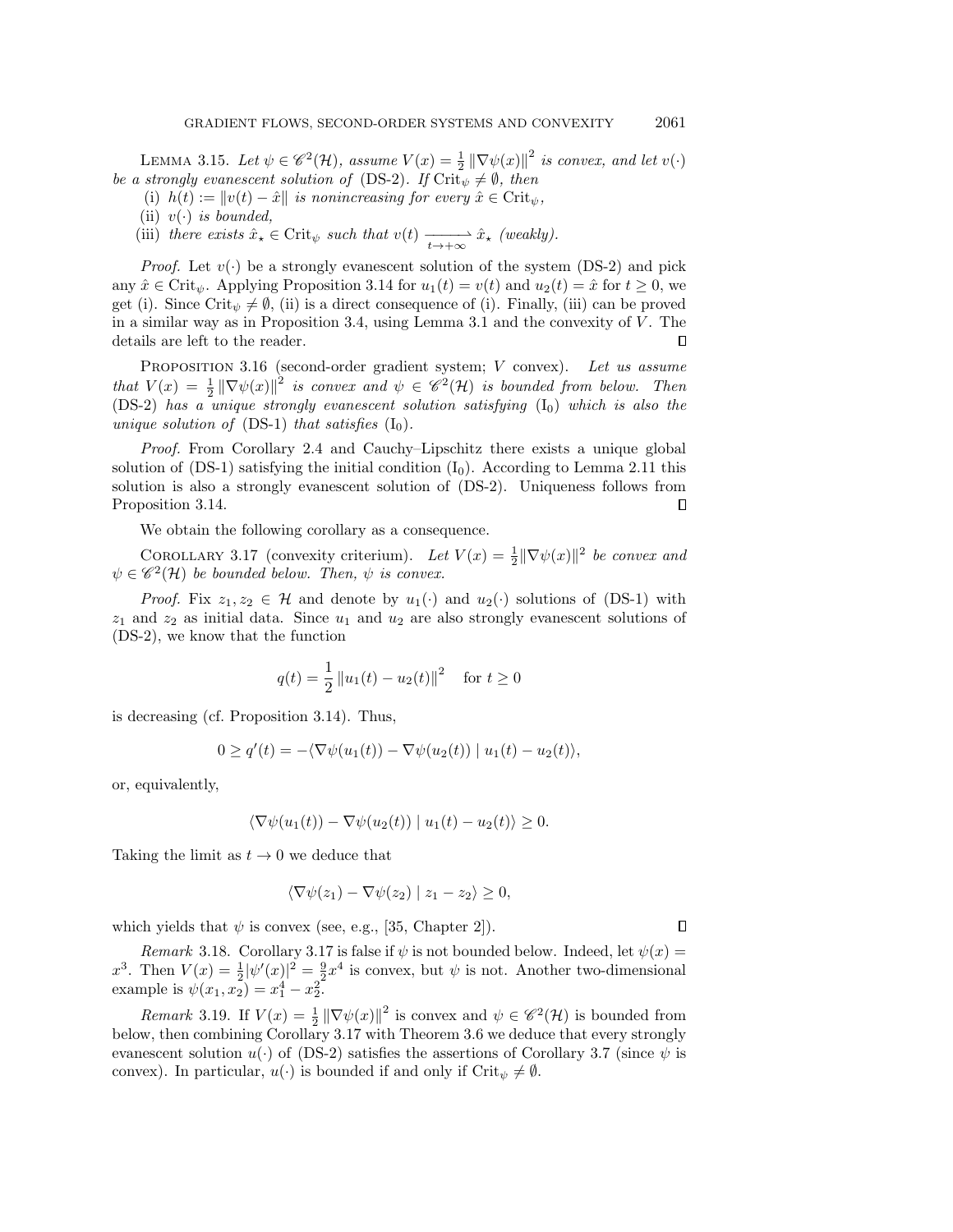The following result is a direct consequence of Theorem 3.[8](#page-9-0) and Corollary 3.[17.](#page-12-0)

<span id="page-13-0"></span>COROLLARY 3.20. Let  $\psi_1, \psi_2 \in \mathscr{C}^2(\mathcal{H})$  be bounded below satisfying

$$
\|\nabla \psi_1(x)\| = \|\nabla \psi_2(x)\| \quad \text{for all } x \in \mathcal{H}.
$$

Then, if  $V(x) = \frac{1}{2} \|\nabla \psi_1(x)\|^2$  (=  $\frac{1}{2} \|\nabla \psi_2(x)\|^2$ ) is convex, we deduce that both  $\psi_1$  and  $\psi_2$  are convex and equal (up to a constant).

An illustration of Corollary 3.[20](#page-13-0) is given in case the case in which  $\psi_1$  and  $\psi_2$  are of the quadratic form

$$
\psi_1(x) = \frac{1}{2}\langle x | A_1x \rangle
$$
 and  $\psi_2(x) = \frac{1}{2}\langle x | A_2x \rangle$ ,

where  $A_i$  is a symmetric linear bounded operator for  $i \in \{1,2\}$ . One can quickly check that  $\psi_i$  is bounded below if and only if  $A_i$  is positive semidefinite. In the latter case, the identity  $\|\nabla \psi_1\| = \|\nabla \psi_2\|$  means that  $\|A_1x\| = \|A_2x\|$  for all  $x \in \mathcal{H}$ , yielding  $A_1^2 = A_2^2$ . Thus,  $A_1 = A_2$  (since  $A_1$  and  $A_2$  are positive semidefinite) and  $\psi_1 = \psi_2$ . This is in accordance with Corollary 3.[20.](#page-13-0) This example also shows the importance of the assumption that  $\psi_1$  and  $\psi_2$  are bounded below. Indeed, if  $A_2 = -A_1 \neq 0$ , then  $\|\nabla \psi_1\| = \|\nabla \psi_2\|$  and  $\psi_1 - \psi_2$  is not constant.

A direct consequence of Corollary 3.[20](#page-13-0) is the following result.

<span id="page-13-3"></span>COROLLARY 3.21 (eikonal equation II). Let  $f \in \mathscr{C}^1(\mathcal{H})$  be nonnegative and convex. Then, the eikonal equation

$$
\|\nabla \psi\|^2 = f
$$

has at most one bounded below solution in  $\mathscr{C}^2(\mathcal{H})$  up to an additive constant. In addition, this solution is convex.

<span id="page-13-2"></span>**3.3.** An alternative variational principle for  $(DS-1)$ . In [\[14,](#page-16-2) [12,](#page-16-1) [13\]](#page-16-24), Brézis and Ekeland proved the following variational characterization when  $\psi$  is a proper, convex, and lower semicontinuous functional defined on a Hilbert space  $H$ . In this case [\(DS-1\)](#page-0-2) becomes

$$
u'(t) \underset{\text{a.e}}{\in} -\partial \psi(u(t)), \quad t \ge 0.
$$

If  $u(\cdot)$  is an absolutely continuous solution of the above differential inclusion on [0, T] for some  $T > 0$ , with initial condition  $(I_0)$  $(I_0)$ , then  $u(\cdot)$  is the unique minimizer of the functional

$$
\mathscr{J}(u) = \int_0^T \left( \psi(u(t)) + \psi^*(-u'(t)) \right) dt + \frac{1}{2} ||u(T)||^2,
$$

where  $\psi^*$  designates the Legendre conjugate of  $\psi$ . We also refer to [\[5\]](#page-16-25) and [\[22\]](#page-16-5) for extensions of this variational principle.

We now present an alternative variational principle for the first-order gradient system [\(DS-1\)](#page-0-2). The formulation is based on the connection with the second-order system [\(DS-2\)](#page-0-0). This latter can be seen as the Euler–Lagrange equation associated with a conventional functional. More precisely, for any real number  $T > 0$ , we consider the functional

$$
J(T; w) = \int_0^T \left(\frac{1}{2} ||w'(t)||^2 + \frac{1}{2} ||\nabla \psi(w(t))||^2\right) dt + \psi(w(T)).
$$

<span id="page-13-1"></span>We state the following proposition.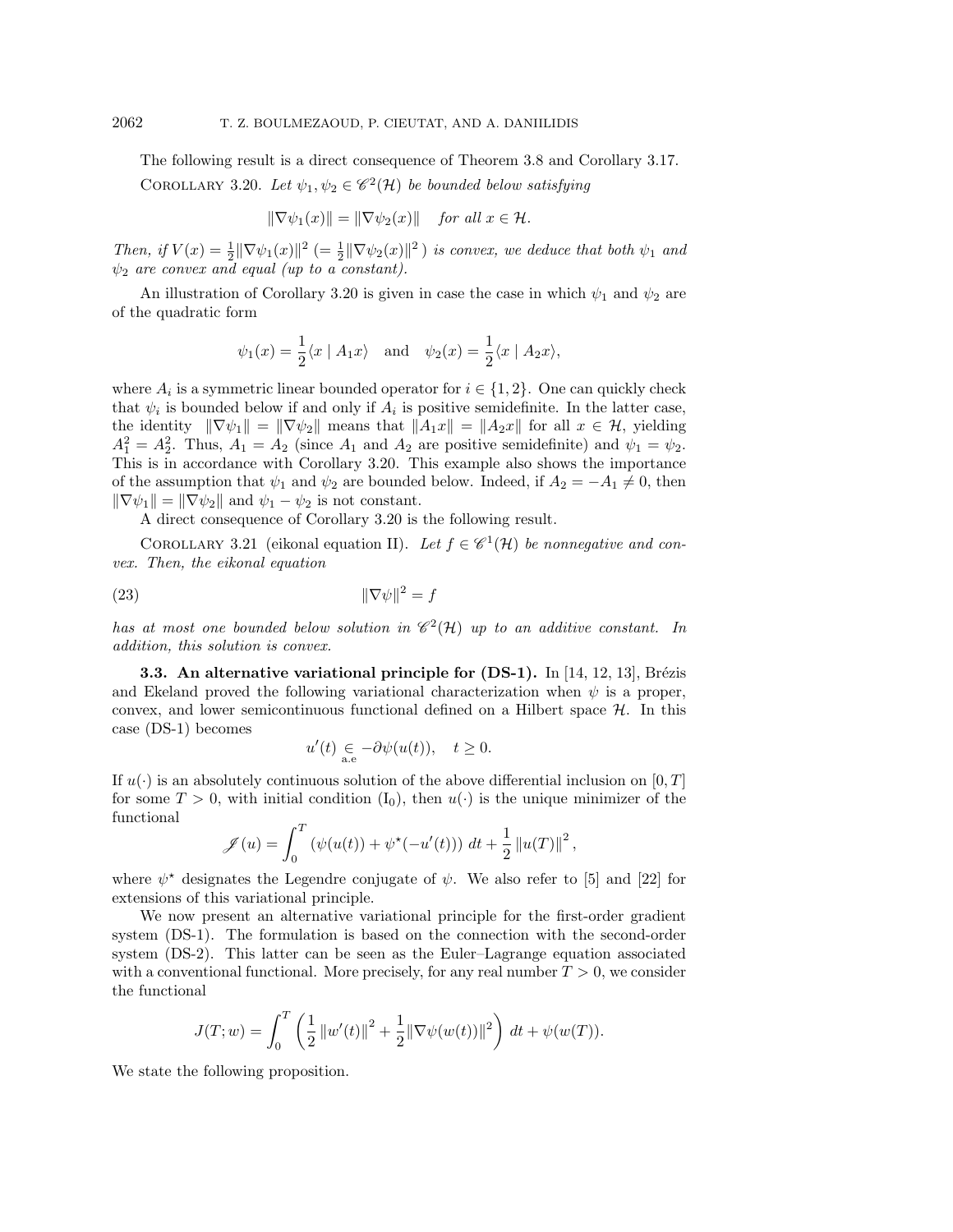PROPOSITION 3.22 (variational formulation). Let  $V(x) = \frac{1}{2} ||\nabla \psi(x)||^2$  be convex,  $\psi \in \mathscr{C}^2(\mathcal{H})$  be bounded below, and  $T > 0$ . Then  $u \in \mathscr{C}^0([0,T];\tilde{\mathcal{H}}) \cap \mathscr{C}^1((0,T);\mathcal{H})$  is a solution of  $(DS-1)$  on  $[0, T]$  if and only if

<span id="page-14-0"></span>
$$
(24) \t\t J(T;u) \le J(T;w)
$$

for all  $w \in \mathscr{C}^0([0,T];\mathcal{H}) \cap \mathscr{C}^1((0,T);\mathcal{H})$  satisfying  $w(0) = u(0)$ .

*Proof.* In view of Corollary 3.[17,](#page-12-0)  $\psi$  is convex. Let  $u(\cdot)$  be a solution of [\(DS-1\)](#page-0-2) on [0, T] and  $w \in C^1([0, T], \mathcal{H})$  be such that  $w(0) = u(0)$ . Set  $h = w - u$ . Then,

$$
J(T; w) - J(T; u) = \int_0^T \left( \langle u'(t) | h'(t) \rangle + \frac{1}{2} ||h'(t)||^2 + V(u(t) + h(t)) - V(u(t)) \right) dt + \psi(u(T) + h(T)) - \psi(u(T)).
$$

Using convexity of  $\psi$  and V we deduce

$$
J(T; w) - J(T; u) \ge \int_0^T \left( \langle u'(t) | h'(t) \rangle + \langle \nabla V(u(t)) | h(t) \rangle \right) dt + \langle \nabla \psi(u(T)) | h(T) \rangle.
$$

Integrating by parts yields

$$
J(T; w) - J(T; u)
$$
  
\n
$$
\geq \int_0^T \langle -u''(t) + \nabla V(u(t)) | h(t) \rangle dt + \langle u'(T) + \nabla \psi(u(T)) | h(T) \rangle.
$$

Since  $u(\cdot)$  is solution of [\(DS-1\)](#page-0-2), it is also solution of [\(DS-2\)](#page-0-0), and therefore

$$
\int_0^T \langle -u''(t) + \nabla V(u(t)) | h(t) \rangle dt + \langle u'(T) + \nabla \psi(u(T)) | h(T) \rangle = 0,
$$

yielding  $J(T; w) \geq J(T; u)$ .

Conversely, let  $u \in C^1([0,T], \mathcal{H})$ . Assume that  $J(T; w) \geq J(T; u)$  for all  $w \in$  $C^1([0,T], \mathcal{H})$  such that  $w(0) = u(0)$ . By a conventional argument, we know that u is of class  $\mathscr{C}^2$ . Moreover, u satisfies the Euler-Lagrange equation  $u''(t) = \nabla V(u(t))$  and the transversality condition  $u'(T) + \nabla \psi(u(T)) = 0$ . Set  $\phi(t) = u'(t) + \nabla \psi(u(t))$  for  $t \geq 0$ . We know that  $\phi$  is a solution of the linear differential equation  $\phi'(t) = \nabla^2 \psi(u(t))\phi(t)$ (see Proposition [2](#page-4-3).9) with  $\phi(T) = 0$ , so then  $\phi$  is the trivial solution  $\phi = 0$ , that is, u is a solution of  $(DS-1)$  on  $[0, T]$ . This ends the proof.  $\Box$ 

We now consider the functional

$$
J_{\infty}^{\star}(w) = \int_0^{+\infty} \left(\frac{1}{2} ||w'(t)||^2 + \frac{1}{2} ||\nabla \psi(w(t))||^2\right) dt.
$$

We also state the following corollary.

COROLLARY 3.23. Suppose that  $\psi \in \mathscr{C}^2(\mathcal{H})$  is bounded below, Crit<sub> $\psi \neq \emptyset$ , and</sub>  $[x \mapsto ||\nabla \psi(x)||^2]$  is convex. Then,  $u \in \mathscr{C}^1([0, +\infty); \mathcal{H})$  is a global solution of [\(DS-1\)](#page-0-2) if and only if

$$
(25) \t\t J_{\infty}(u) \leq J_{\infty}(w)
$$

for any bounded function  $w \in \mathscr{C}^1([0, +\infty); \mathcal{H})$  with  $w(0) = u(0)$ .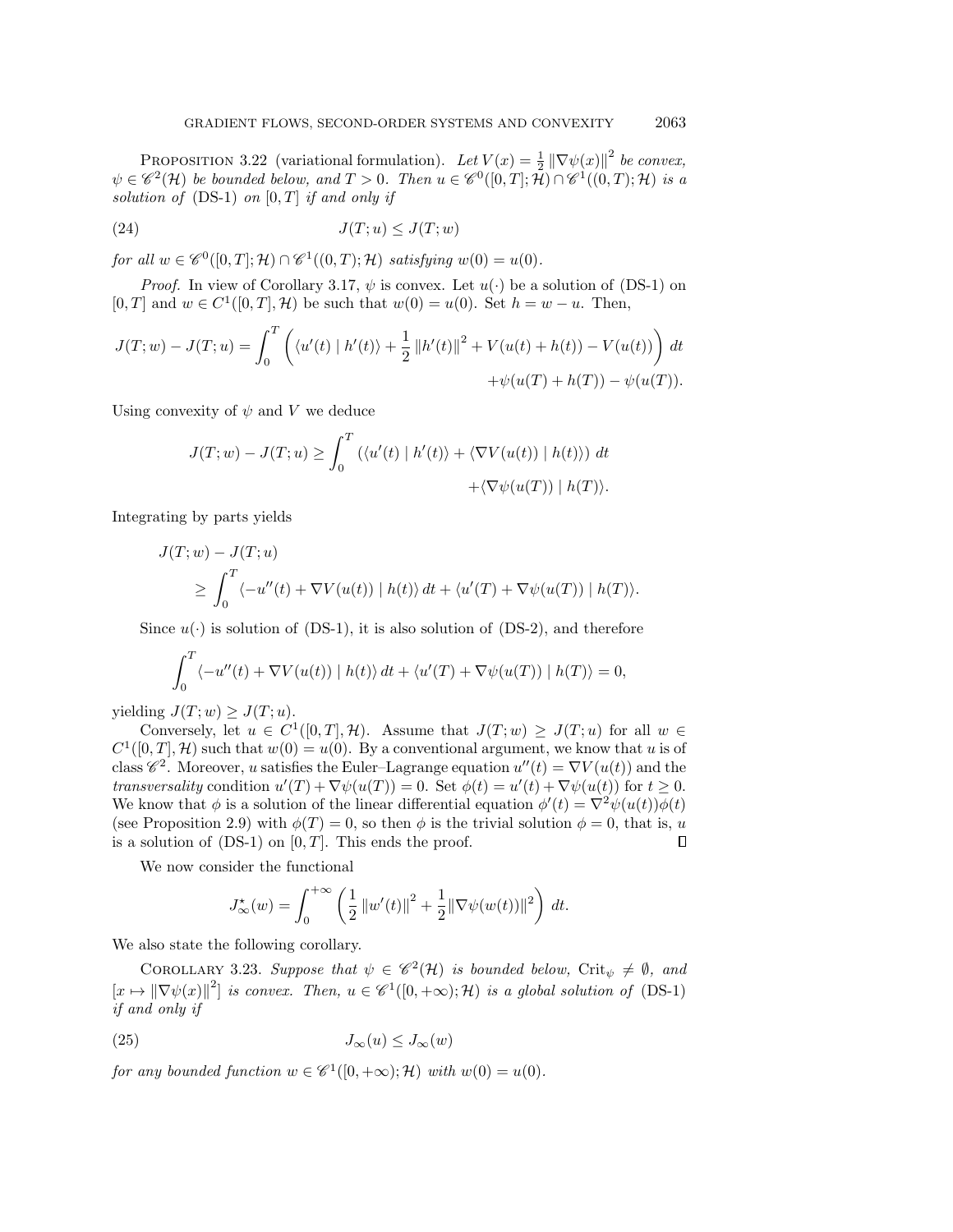*Proof.* Let  $u \in \mathscr{C}^1([0, +\infty); \mathcal{H})$  be a global solution of [\(DS-1\)](#page-0-2). For  $T > 0$  and  $z \in \mathscr{C}^1([0,T];\mathcal{H})$  we set

$$
J^{\star}(T; z) = \int_0^T \left( ||z'(t)||^2 + ||\nabla \psi(z(t))||^2 \right) dt.
$$

Let  $w \in \mathscr{C}^1([0,+\infty);\mathcal{H})$  be a bounded function satisfying  $w(0) = u(0)$  and set  $h =$  $w - u$ . Following the proof of inequality [\(24\)](#page-14-0), we obtain

(26) 
$$
J^*(T; w) \ge J^*(T; u) + \langle u'(T) | h(T) \rangle.
$$

Let us observe that u is bounded and  $\lim_{T\to+\infty} ||u'(T)|| = 0$  (thanks to Proposi-tion [3](#page-8-3).4). Thus,  $h = w - u$  is also bounded. Taking the limit when  $T \to +\infty$  yields

(27) 
$$
J^{\star}_{\infty}(w) \geq J^{\star}_{\infty}(u).
$$

Conversely, suppose that  $u \in \mathscr{C}^1([0, +\infty); \mathcal{H})$  satisfies [\(27\)](#page-15-0) for any bounded function  $w \in \mathscr{C}^1([0, +\infty); \mathcal{H})$  with  $w(0) = u(0)$ . Let  $\hat{x} \in \text{Crit}_{\psi} \neq \emptyset$  and consider the function

<span id="page-15-0"></span>
$$
w_0(t) = e^{-t}(u(0) - \hat{x}) + \hat{x}.
$$

Let us denote by  $[\hat{x}, u(0)] = \{\theta(u(0) - \hat{x}) + \hat{x}; \theta \in [0,1]\}\$ the segment between  $\hat{x}$  and u(0). Obviously  $[\hat{x}, u(0)]$  is a compact subset of H and  $w_0(t) \in [\hat{x}, u(0)]$  for all  $t \ge 0$ . We deduce that

$$
V(w_0(t)) = V(w_0(t)) - V(\hat{x}) \le \sup_{x \in [\hat{x}, u(0)]} \|\nabla V(x)\| \, \|w_0(t) - \hat{x}\|.
$$

It follows that  $V(w_0(t)) \leq \sup_{x \in [\hat{x}, u(0)]} ||\nabla V(x)|| \, ||w_0(0) - \hat{x}|| \, e^{-t}$ . Therefore we obtain  $J^{\star}_{\infty}(w_0) < +\infty$ , whence  $J^{\star}_{\infty}(u) < +\infty$ .

Consider now an arbitrary real number  $T > 0$  and let  $h \in \mathscr{C}^1([0, +\infty); \mathcal{H})$  have a compact support included in  $[0, T]$ . Then,

$$
J^{\star}_{\infty}(u+h) - J^{\star}_{\infty}(u) = J^{\star}(T; u+h) - J^{\star}(T; u).
$$

Thus,

$$
J_T^{\star}(u+h) \ge J_T^{\star}(u).
$$

From the latter we deduce that u satisfies the Euler–Lagrange equation  $u''(t)$  =  $\nabla V(u(t))$  on  $(0, T)$ . Since  $T > 0$  is arbitrary, u is a global solution of  $(DS-2)$  on  $[0, +\infty)$ . Since  $J^*_{\infty}(u) < +\infty$ , it is also a strongly evanescent solution. In view of Proposition 3.[16,](#page-12-1)  $u$  is also solution of  $(DS-1)$ .  $\Box$ 

Remark 3.24. In the second part of the proof, we can show that  $J^{\star}_{\infty}(u) < +\infty$  in another way. Indeed, one can choose  $w_0$  as the unique strongly evanescent solution of [\(DS-2\)](#page-0-0) which satisfies  $w_0(0) = u(0)$  (existence of  $w_0$  is ensured by Proposition 3.[16\)](#page-12-1). In view of Remark 3.[19,](#page-12-2) we know that  $w_0$  is bounded.

Acknowledgments. This work has been completed during mutual visits of the first and the third author to the University of Chile and the University of Versailles SQY, respectively. The authors wish to thank the host institutions for hospitality. The authors thank the two referees for their constructive comments.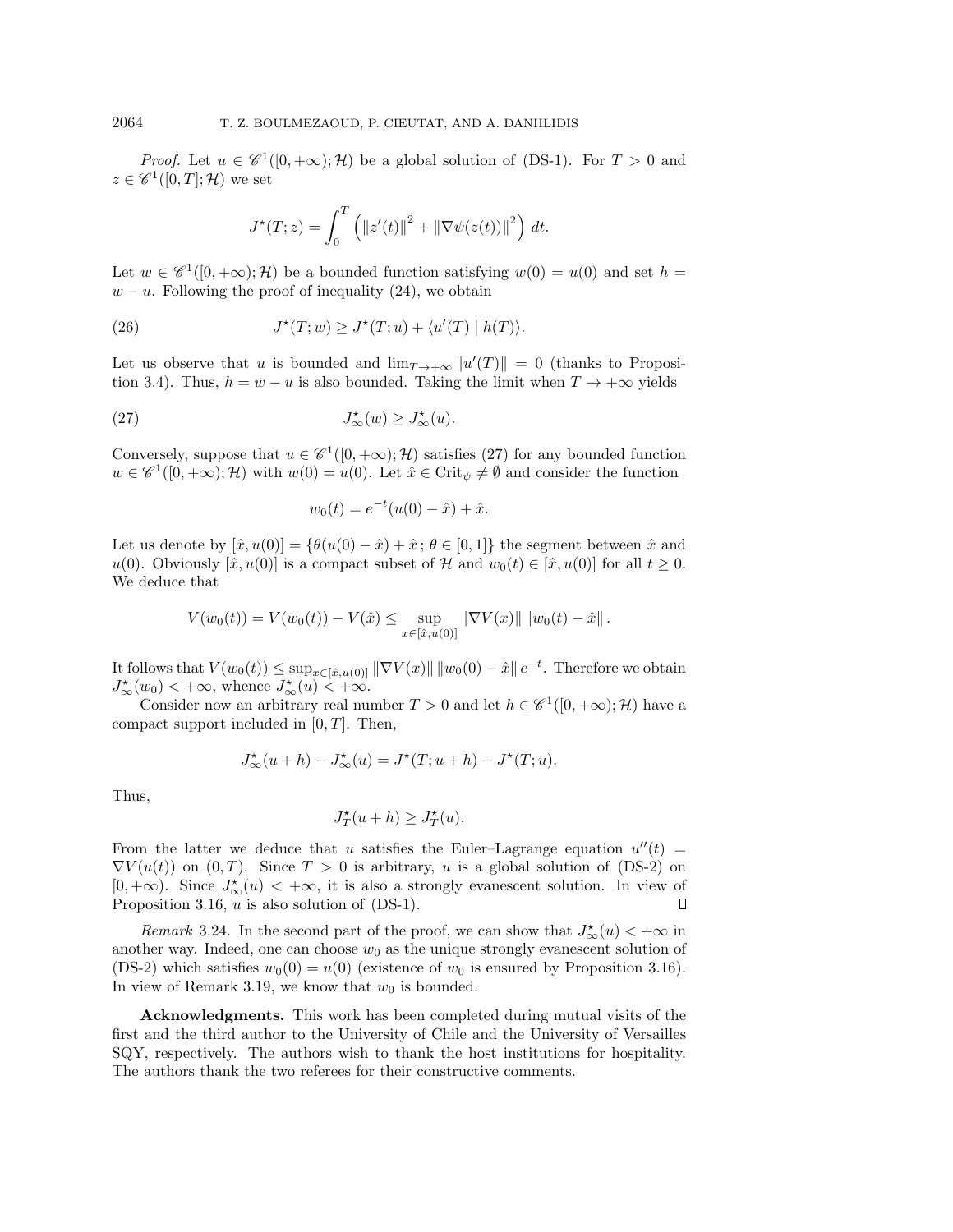## REFERENCES

- <span id="page-16-22"></span>[1] P. A. ABSIL, R. MAHONY, AND B. ANDREWS, Convergence of the iterates of descent methods for analytic cost functions, SIAM J. Optim., 16 (2005), pp. 531–547.
- <span id="page-16-19"></span>[2] F. Alvarez, J. Bolte, and O. Brahic, Hessian Riemannian gradient flows in convex programming, SIAM J. Control Optim., 43 (2004), pp. 477–501.
- <span id="page-16-9"></span>[3] H. ATTOUCH, G. BUTTAZZO, AND G. MICHAILLE, Variational Analysis in Sobolev and BV Spaces: Applications to PDEs and Optimization, MOS-SIAM Ser. Optim. 17, 2nd ed., SIAM, Philadelphia, PA, 2014.
- <span id="page-16-20"></span>[4] H. ATTOUCH, J. PEYPOUQUET, AND P. REDONT, A dynamical approach to an inertial forwardbackward algorithm for convex minimization, SIAM J. Optim., 24 (2014), pp. 232–256.
- <span id="page-16-25"></span>[5] G. Auchmuty, Variational principles for finite dimensional initial value problems, in Control Methods in PDE-Dynamical Systems, Contemp. Math. 426, American Mathematical Society, Providence, RI, 2007, pp. 45–56.
- <span id="page-16-23"></span>[6] M. BACHIR, A. DANIILIDIS, AND J.-P. PENOT, Lower subdifferentiability and integration, Set-Valued Anal., 10 (2002), pp. 89–108.
- <span id="page-16-17"></span>[7] J. B. Baillon, Un exemple concernant le comportement asymptotique de la solution du problème  $du/dt + \partial \varphi(\mu) \ni 0, \text{ J. Funct. Anal., } 28 (1978), \text{ pp. } 369-376.$
- <span id="page-16-12"></span>[8] G. BARLES, Solutions de viscosité des équations de Hamilton–Jacobi, Math. Appl. 17, Springer, Paris, 1994.
- <span id="page-16-13"></span>[9] G. Barles and J.-M. Roquejoffre, Ergodic type problems and large time behaviour of unbounded solutions of Hamilton–Jacobi equations, Comm. Partial Differential Equations, 31 (2006), pp. 1209–1225.
- <span id="page-16-16"></span>[10] G. Barles, O. Ley, T.-T. Nguyen, and T. Phan, Large Time Behavior of Unbounded Solutions of First-Order Hamilton–Jacobi Equations in  $\mathbb{R}^n$ , preprint, arXiv:1709.08387, 2017.
- <span id="page-16-21"></span>[11] H. BAUSCHKE, J. BOLTE, AND M. TEBOULLE, A descent lemma beyond Lipschitz gradient continuity: First-order methods revisited and applications, Math. Oper. Res., 42 (2017), pp. 330–348.
- <span id="page-16-1"></span>[12] H. Brézis, Opérateurs maximaux monotones et semi-groupes de contractions dans les espaces de Hilbert, North-Holland Math. Stud. 5, American Elsevier, New York, 1973.
- <span id="page-16-24"></span>[13] H. BRÉZIS AND I. EKELAND, Un principe variationnel associé à certaines équations paraboliques. Le cas indépendant du temps, C. R. Acad. Sci. Paris Sér. A–B, 282 (1976), A971–A974.
- <span id="page-16-2"></span>[14] H. BRÉZIS AND I. EKELAND, Un principe variationnel associé à certaines équations paraboliques. Le cas dépendant du temps, C. R. Acad. Sci. Paris Sér. A–B, 282 (1976), A1197–A1198.
- <span id="page-16-6"></span>[15] R. CHILL, A. HARAUX, AND M. A. JENDOUBI, Applications of the Lojasiewicz–Simon gradient inequality to gradient-like evolution equations, Anal. Appl. (Singap.), 7 (2009), pp. 351– 372.
- <span id="page-16-10"></span>[16] M. G. CRANDALL AND P. L. LIONS, Condition d'unicité pour les solutions généralisées des ´equations de Hamilton–Jacobi du premier ordre, C. R. Math. Acad. Sci. Paris, 252 (1981), pp. 183–186.
- <span id="page-16-11"></span>[17] M. G. Crandall and P. L. Lions, Viscosity solutions of Hamilton–Jacobi equations in infinite dimensions. VII. The HJB equation is not always satisfied, J. Funct. Anal., 125 (1994), pp. 111–148.
- <span id="page-16-7"></span>[18] A. DANIILIDIS, O. LEY, AND S. SABOURAU, Asymptotic behaviour of self-contracted planar curves and gradient orbits of convex functions, J. Math. Pures Appl., 94 (2010), pp. 183– 199.
- <span id="page-16-18"></span>[19] A. DANIILIDIS, G. DAVID, E. DURAND, AND A. LEMENANT, Rectifiability of self-contracted curves in the Euclidean space and applications, J. Geom. Anal., 25 (2015), pp. 1211–1239.
- <span id="page-16-14"></span><span id="page-16-0"></span>[20] I. EKELAND, On the variational principle, J. Math. Anal. Appl., 47 (1974), pp. 324–353. [21] A. Fathi and E. Maderna, Weak KAM theorem on non-compact manifolds, NoDEA Nonlinear Differential Equations Appl., 14 (2007), pp. 1–27.
- <span id="page-16-5"></span>[22] N. Ghoussoub and L. Tzou, A variational principle for gradient flows, Math. Ann., 330 (2004), pp. 519–549.
- <span id="page-16-3"></span>[23] J. K. HALE AND G. RAUGEL, Convergence in gradient-like systems with applications to PDE, Z. Angew. Math. Phys., 43 (1992), pp. 63–124.
- <span id="page-16-8"></span>[24] A. HARAUX AND M. JENDOUBI, The Lojasiewicz gradient inequality in the infinite-dimensional Hilbert space framework, J. Funct. Anal., 260 (2011), pp. 2826–2842.
- <span id="page-16-4"></span>[25] S.-Z. Huang, Gradient Inequalities: With Applications to Asymptotic Behavior and Stability of Gradient-Like Systems, Math. Surveys Monogr. 126, American Mathematical Society, Providence, RI, 2006.
- <span id="page-16-15"></span>[26] H. Ishii, Asymptotic solutions of Hamilton–Jacobi equations for large time and related topics, in ICIAM 07: 6th International Congress on Industrial and Applied Mathematics, European Mathematical Society, Zurich, 2009, pp. 193-217.